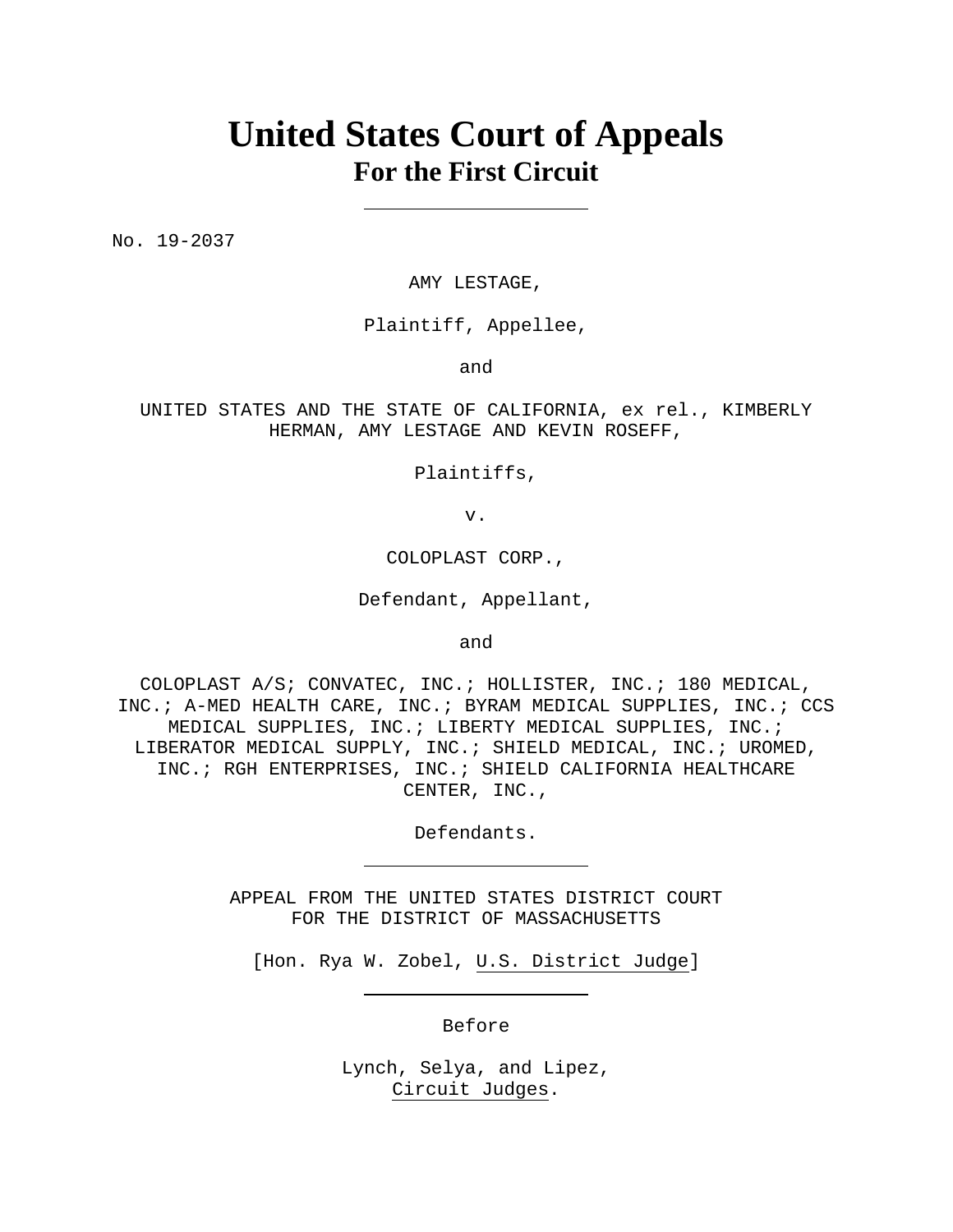Elisabeth S. Theodore, with whom Samuel F. Callahan and Arnold & Porter Kaye Scholer LLP were on brief, for appellant. Rachel M. Wertheimer, with whom Paul W. Shaw, Tawny L. Alvarez, and Verrill Dana, LLP were on brief, for appellee.

December 9, 2020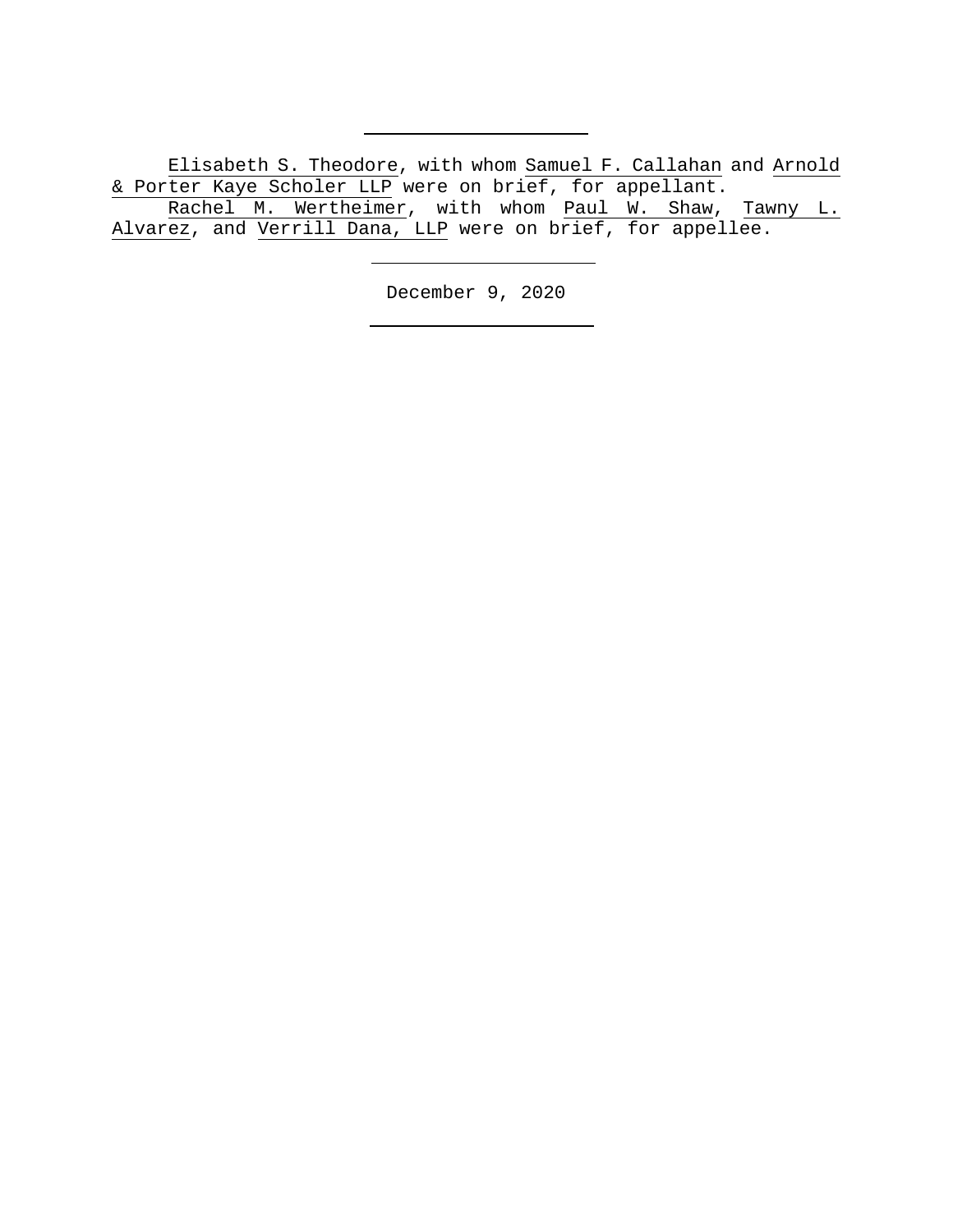**LYNCH**, **Circuit Judge**. This case under the antiretaliation provision of the False Claims Act raises an issue of first impression in this circuit as to the proper causation standard. 31 U.S.C. § 3730(h)(1).Amy Lestage filed suit against her employer Coloplast Corporation ("Coloplast") in 2016 alleging that Coloplast had retaliated against her in violation of the False Claims Act after it learned that she had filed a qui tam action against it and one of its largest customers. Lestage was placed on indefinite administrative leave four days after that customer requested that Lestage stop serving its account. When she returned from leave after the qui tam suit against Coloplast was settled, Lestage says she was given an inferior slate of account assignments.

After a five-day trial, the jury concluded that both the leave and the account assignment were adverse employment actions taken because of Lestage's involvement in the qui tam suit and awarded Lestage \$762,525 in compensatory damages.

The district court denied Coloplast's subsequent motions for judgment as a matter of law and a new trial. Fed. R. Civ. P. 50, 59. Coloplast appeals from the denials of these motions, challenging the sufficiency of the evidence to support the verdict, whether plaintiff's expert testimony as to damages was properly admitted, and whether the jury instructions, to which it had consented, were error.

- 3 -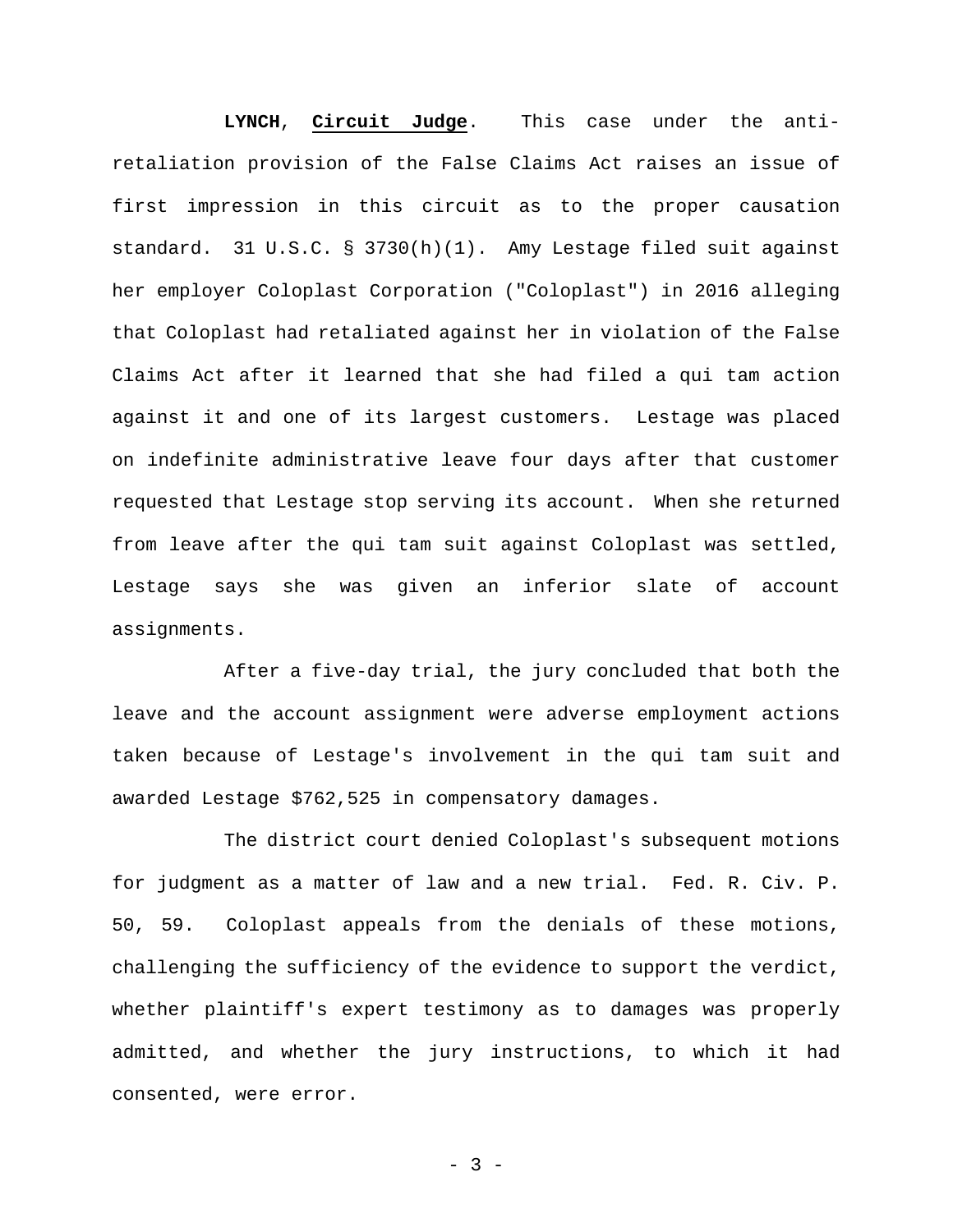We reject Coloplast's claims of error and affirm. In doing so, we hold under Supreme Court precedent that the causation standard for retaliation claims under the False Claims Act is a "but-for" standard. We join the Third, Fourth, Fifth, and Eleventh Circuits in doing so. See DiFiore v. CSL Behring, LLC, 879 F.3d 71, 73 (3d Cir. 2018); U.S. ex rel. Cody v. ManTech Int'l, Corp., 746 Fed. App'x 166, 176-77 (4th Cir. 2018) (unpublished opinion); U.S. ex rel. King v. Solvay Pharms., Inc., 871 F.3d 318, 333 (5th Cir. 2017); Nesbitt v. Candler Cnty., 945 F.3d 1355, 1359 (11th Cir. 2020).

### **I. Factual Background**

In reviewing the denial of Coloplast's motion for judgment as a matter of law, we examine all evidence in the light most favorable to the jury verdict. See ITYX Sols. AG v. Kodak Alaris, Inc., 952 F.3d 1, 9 (1st Cir. 2020).

Coloplast is a medical device company that develops ostomy, continence, wound, and skin care products. Coloplast has between 12,000 and 16,000 sales accounts. Just forty to fifty of these, called key accounts, provide over 95% of Coloplast's sales. Key accounts vary in size, but most have at least \$1 million in sales per year or substantial growth potential.

Key account managers ("KAMs") are responsible for making sales to and managing Coloplast's relationship with key accounts. KAMs receive a base salary and a bonus, but the bonus makes up a

- 4 -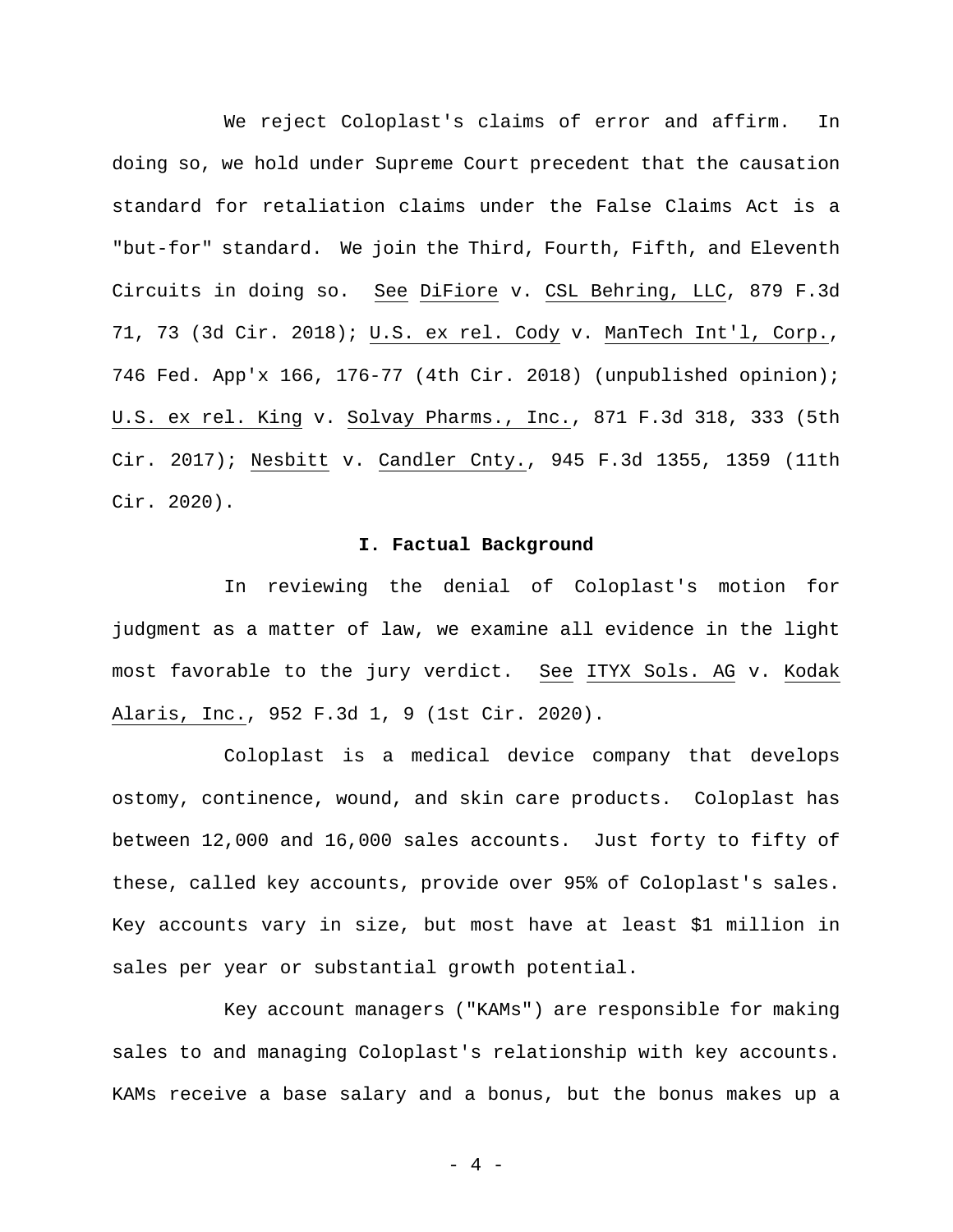large percentage of their compensation. The bonus is based on the growth in sales in the accounts they manage. If a KAM achieves his or her "target" growth in sales, the KAM receives 100% of a set commission (\$80,000 in the relevant time period). If growth exceeds the target, the KAM is paid more, and if growth falls short of the target, the KAM is paid less. Management sets the individualized growth targets each year.

Lestage began working as a salesperson for Coloplast in 2004. In 2010, she became Coloplast's first key account manager.<sup>1</sup> In 2013 and 2014, she was the highest-performing KAM at Coloplast. Among her key accounts was Byram Health Care ("Byram"), which is one of Coloplast's largest accounts. Byram made up approximately 80% of her sales portfolio by volume.

In December 2011, Lestage and others filed a qui tam action under the False Claims Act against Coloplast and several Coloplast competitors and clients, including Byram. The qui tam complaint alleged that Coloplast had paid kickbacks to clients, including Byram. The complaint was filed under seal as required by law. See 31 U.S.C.  $\S$  3730(b)(2). This meant that neither Coloplast nor Byram was notified of the suit during this period of sealing. The US Department of Justice ("DOJ") investigated the allegations and ultimately decided to pursue them. The complaint

<sup>1</sup> When Lestage was promoted in 2010, her job title was "distribution account manager," Coloplast's old term for KAMs.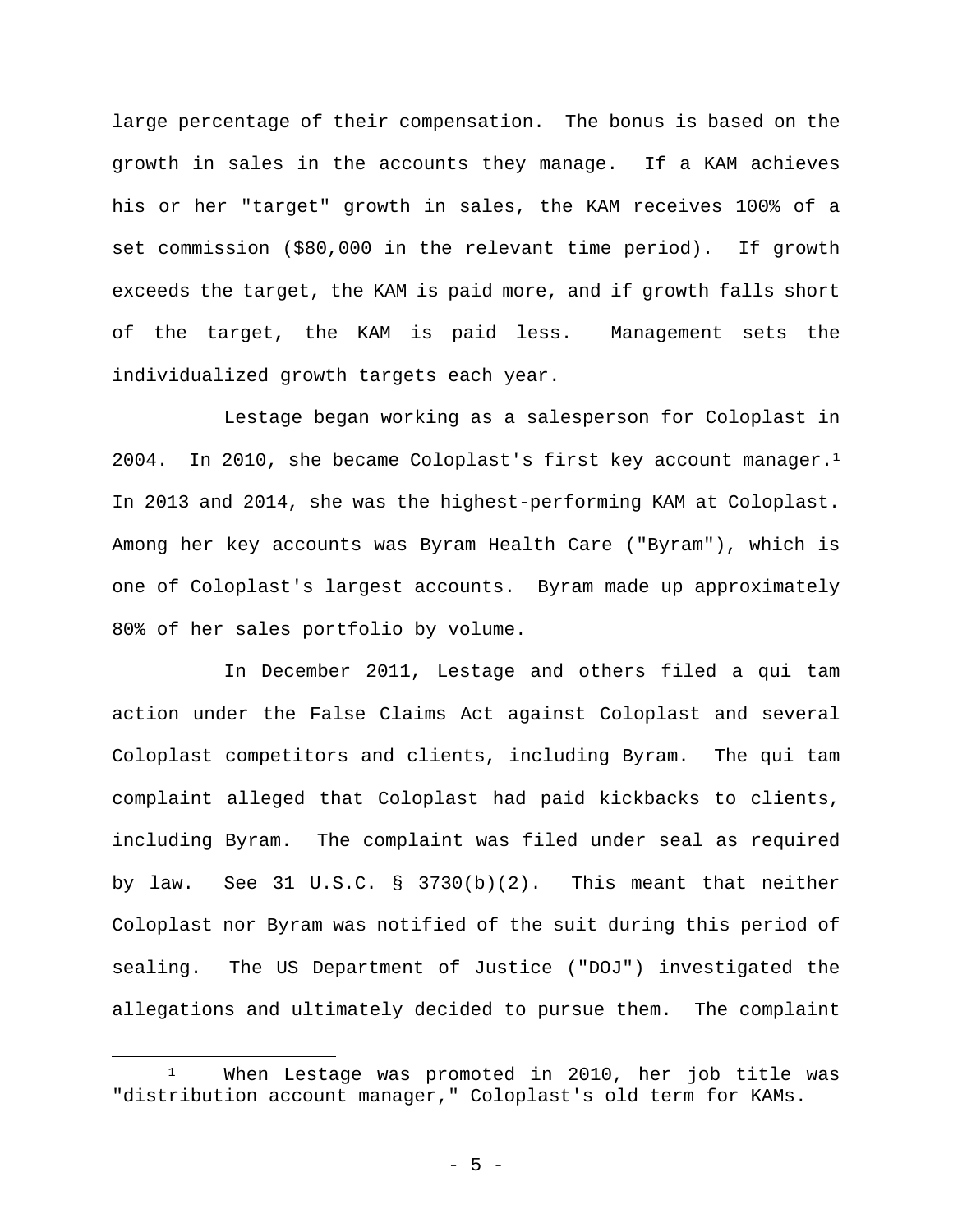was unsealed on August 21, 2014. Near the end of November 2014, Lestage noticed that Byram had stopped replying to her emails and phone calls.

On December 19, 2014, Byram's CEO sent an email to Edmond Veome, then Coloplast's Senior Vice President of the North America region, with an attached letter stating that Byram "no longer wish[ed] to work with Amy Lestage regarding our business together" and would like to be assigned to a new KAM.

Veome asked Byram why it wished to remove Lestage from its account.The Byram representative told Veome to contact Byram's attorneys with any questions. Veome reached out to Coloplast's in-house counsel as well as Thomas Beimers, the lawyer representing Coloplast with respect to the DOJ qui tam suit. Veome, Beimers, Nick Pederson (Coloplast's human resources director), and Mort Hansen (Lestage's direct supervisor) met several times in the following days.The content of those conversations was not disclosed under claims of attorney-client privilege.

On December 23, 2014, Hansen and Pederson called Lestage and told her she was being placed on indefinite paid administrative leave. Pederson sent a follow-up letter later that day which stated that "as a result of Byram's demand, we are placing you on an indefinite, paid administrative leave effective as of December 23, 2014, while we investigate this matter further."Coloplast

- 6 -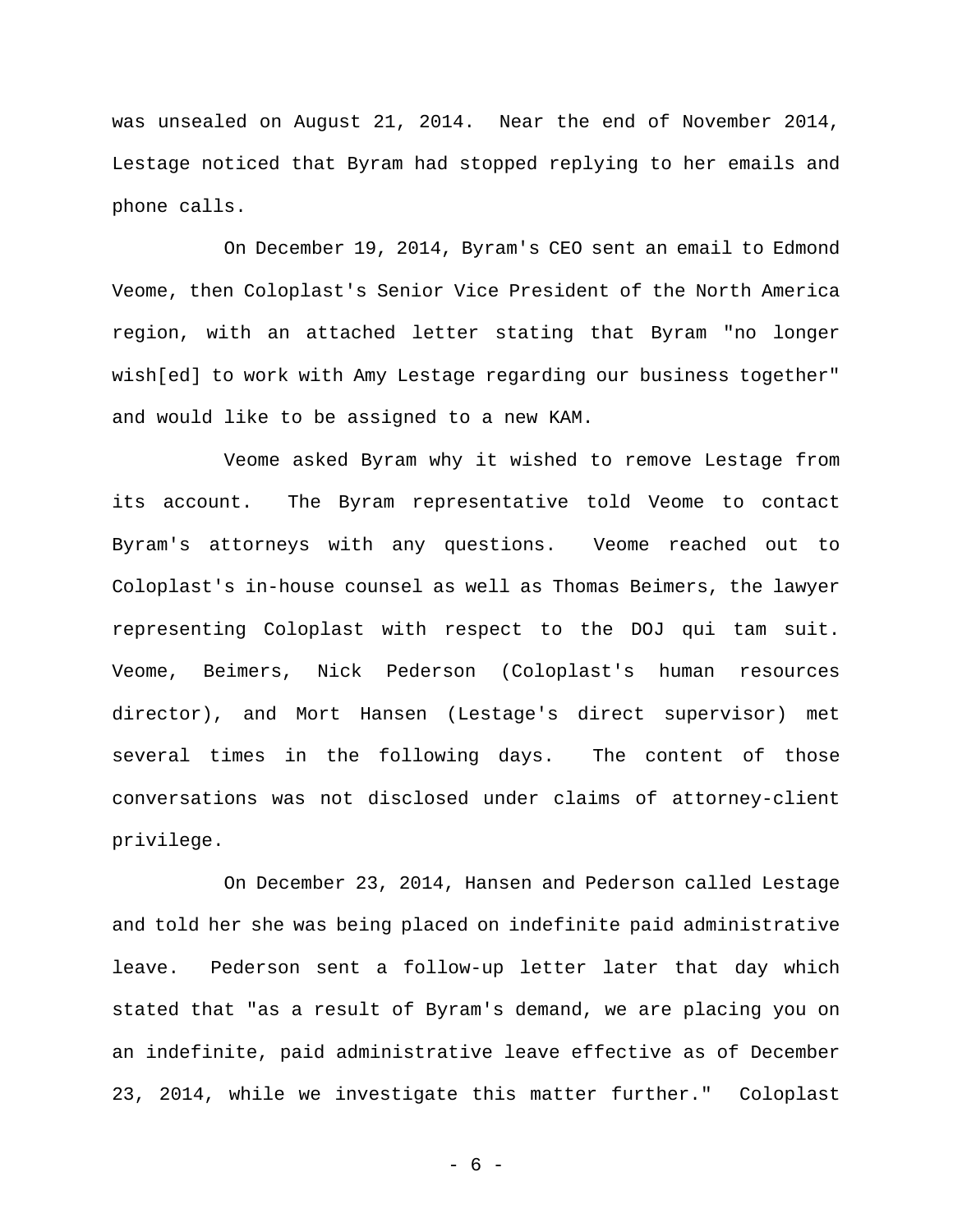did not ask her to continue managing her other key accounts with four other customers. Coloplast presented no evidence that anyone at Coloplast performed any investigation during the period Lestage was placed on leave.

During the administrative leave, Coloplast continued to pay Lestage her base salary, as well as 100% of her target incentive bonus. Coloplast also gave her the standard annual 2.5% raise and allowed her to keep her company car and gas card. Coloplast cut her off from use of her Coloplast email account while she was on leave. Coloplast presented no evidence that it had promptly notified her other key accounts that she had been placed on leave.

Lestage was not asked to return until January 2016, after Coloplast had agreed to settle the qui tam action. Veome testified at trial that the decision to bring Lestage back to work was somewhat independent of the resolution of the qui tam action, but at his deposition he had stated that when the qui tam action was "moving toward resolution" was "the time to bring her back to work because there was no longer going to be the pending investigation. There was an outcome that was being delivered, and so it would be okay for her to return."

 In December 2014, when she was placed on leave, Lestage was managing five key accounts: ABC Home Medical ("ABC"), Byram, Home Care Delivered, Claflin, and Buffalo Hospital Supply

- 7 -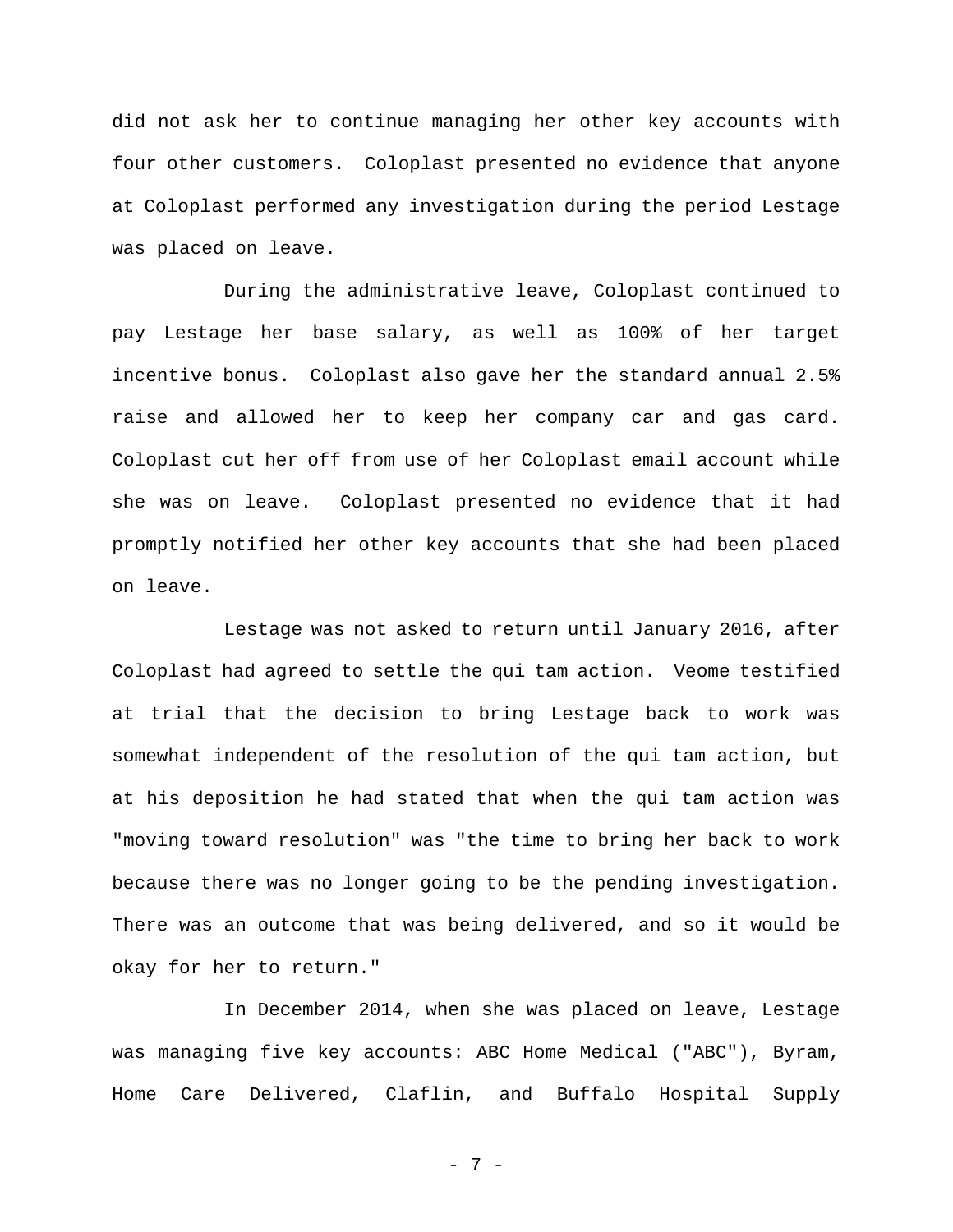("Buffalo").Upon her return, she was given the Claflin, Home Care Delivered, and Buffalo accounts along with four new accounts: Geriatric, AmerisourceBergen, Blackburn's, and Concordance. Lestage had asked not to be reassigned to the Byram account but told Coloplast she wanted the ABC account.She was not assigned the ABC account at any time after her return, even when the person who handled the account during her leave left that job.

 While Lestage was on leave, the ABC account was managed by Henrik Wurgler, a non-KAM employee.At the time of Lestage's return, ABC was in the process of selling its business. Hansen gave as a reason why Lestage did not receive the ABC account that in July 2015, when ABC was told that Lestage would be returning from leave, ABC requested that Wurgler remain on the account because he had been "an outstanding supporter of ABC Medical and [was] always timely in his response, unlike his predecessor."2

<sup>2</sup> The parties dispute who ABC was referring to when it said "his predecessor." Lestage's direct supervisor, Mort Hansen, was managing the account right before Wurgler took over. But ABC's request was directed to Hansen, and the email was a discussion about whether Lestage should be returned to the account, suggesting that the email referred to Lestage.

Lestage learned only upon returning to work that Coloplast had not initially told ABC about her leave. During her leave she received several emails from ABC to her work address, but she never saw them because she was cut off from her work email while on leave. Four months after her leave began, an ABC employee sent another email to her work address asking why she was not responding to ABC's emails.She saw this email about a year later when she returned to work.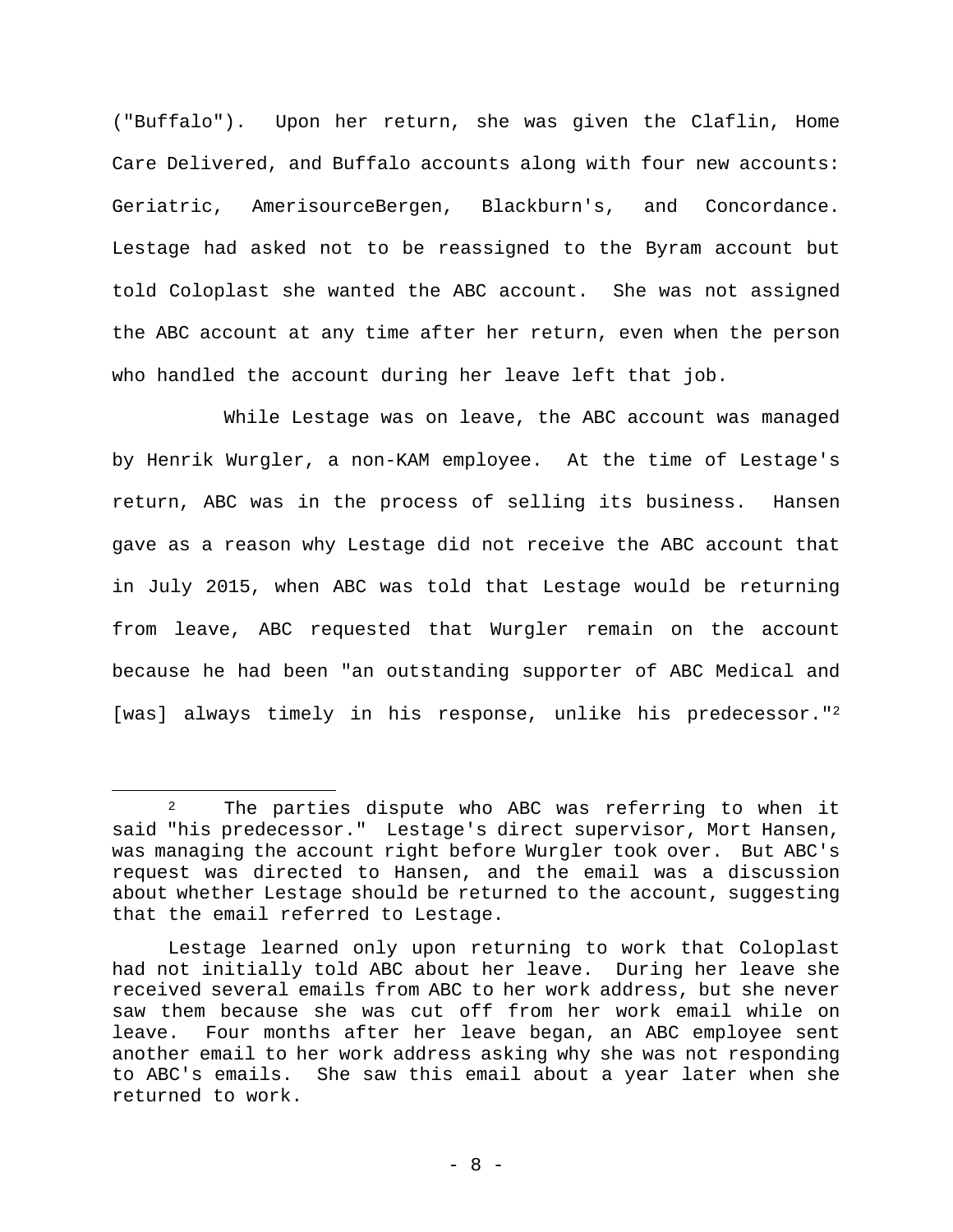Hansen also testified that Coloplast "had internal knowledge at the time [of the merger] at the management level that there's a high likelihood that [the account ABC merged with] was somehow financially tied to  $\ldots$  one of the qui tam action accounts."<sup>3</sup>

 Wurgler left in early 2016 and Timothy Townson was assigned the ABC account, not Lestage. Hansen testified that Townson was assigned the account because he was located in California, where the ABC point-of-contact would be located after the merger. The only explanation for why her location in New England was a barrier to her handling this account was testimony that Coloplast was trying to reduce costs and ease of travel for KAMs. The account was transferred again to Yvonne Battistini, not to Lestage, in late 2018 or early 2019.

 Lestage also asked to be assigned to the Cardinal account when its existing KAM was promoted to director of key accounts in 2019. Cardinal is located in the Northeast, near Lestage's other accounts. She was denied the Cardinal account.

The parties dispute whether the four new accounts assigned to Lestage were high-performing accounts which would allow Lestage to meet her growth targets.

<sup>3</sup> Hansen testified to several additional reasons that Lestage was not returned to the ABC account. ABC was in negotiations to merge with another business, so Hansen did not think it was a good time to change account managers. There were several ongoing marketing campaigns Hansen did not want to disrupt.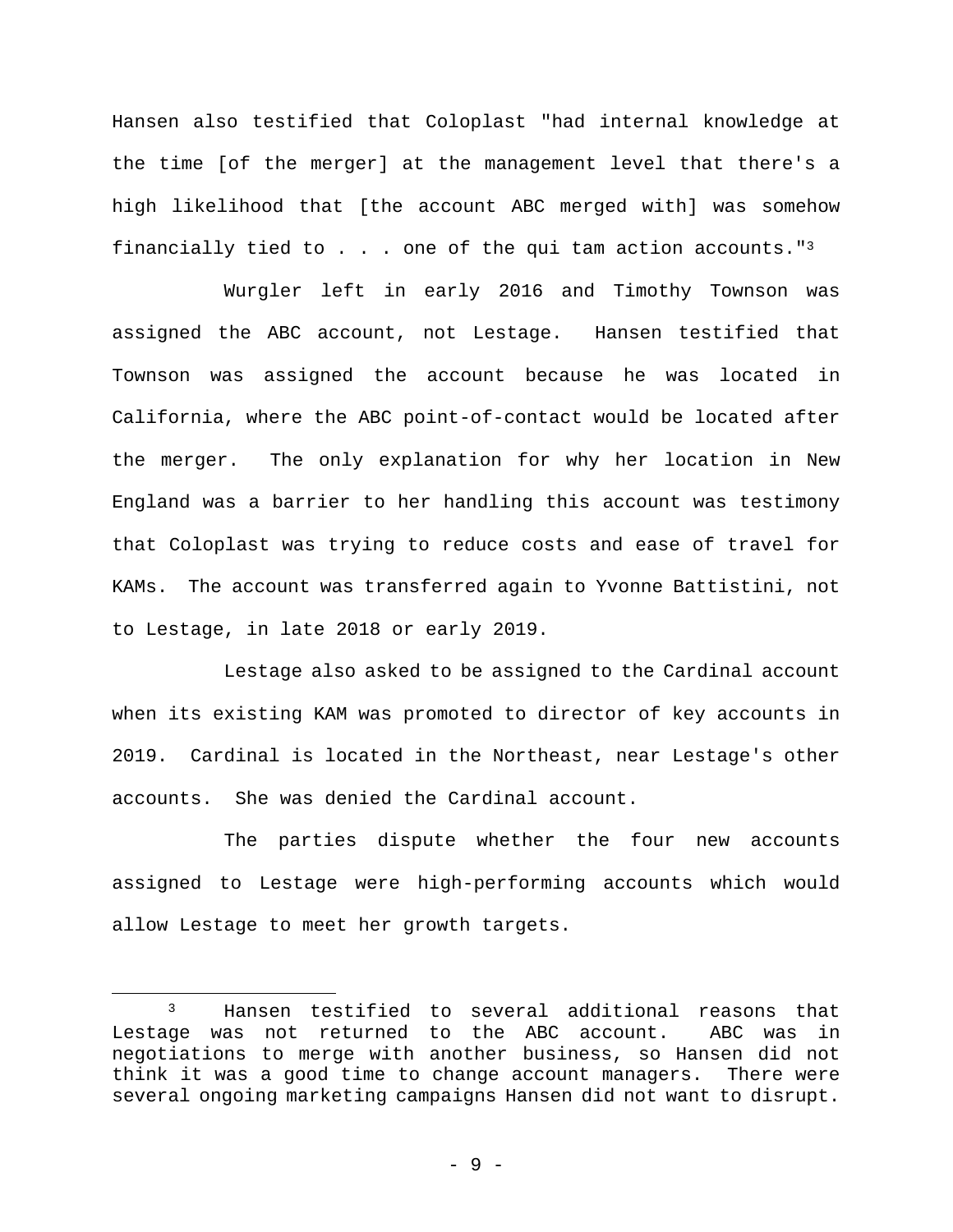Lestage testified that Blackburn's had "some" but not "substantial" growth potential, that it was not willing to engage in marketing campaigns with Coloplast and did not have an "outside sales force" which would allow Lestage to drive business to the account. It grew at -2.8% in 2017 and 8.4% in 2018.

AmerisourceBergen is a larger account with an outside sales force, but Lestage testified that due to AmerisourceBergen's lines of business, which do not overlap substantially with Coloplast's business, it was difficult for her to drive sales with that firm. AmerisourceBergen grew at -17.4% in 2017 and 2.5% in 2018.

Geriatric was not a key account when it was assigned to Lestage. Geriatric is also a long-term care distributor, and Coloplast does not focus on long-term care. Geriatric's sales grew 23.9% in 2017.

Concordance was a successful account which grew at 3.8% in 2017 and 18.1% in 2018.

ABC grew at 76.4% in 2017 and 28.9% in 2018.

Coloplast maintained at trial that the accounts Lestage was assigned were a reasonable mix of accounts with opportunity to grow.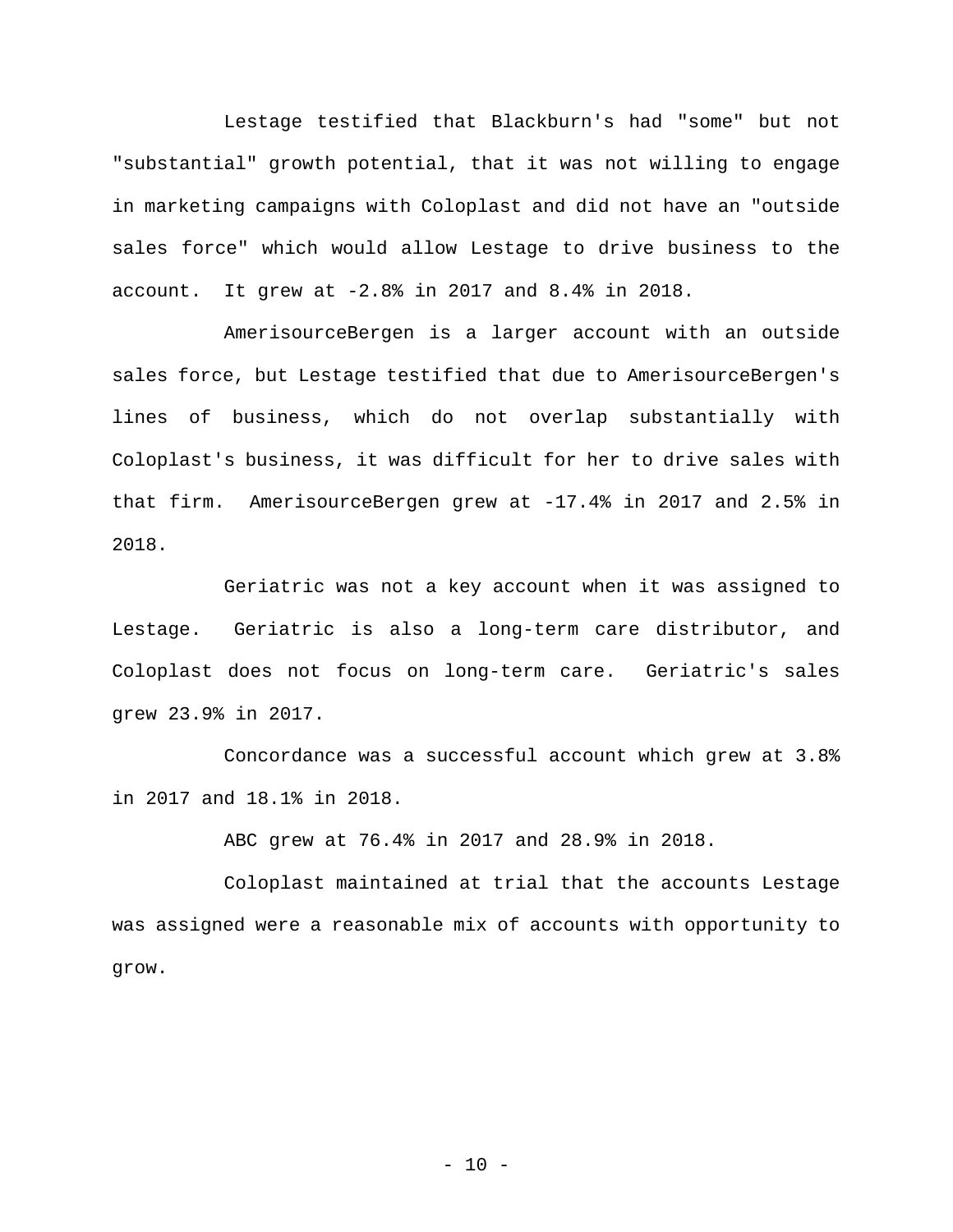# **II. District Court Proceedings**

In May 2016, Lestage amended her qui tam complaint to allege that Coloplast had retaliated against her in violation of the False Claims Act.

A jury trial was held from April 8 through April 12, 2019. On April 9, the parties read twenty-seven joint factual stipulations to the jury, including one that stated that "Coloplast placed Ms. Lestage on a leave in response to Byram's request to have her removed from its account."

Before trial, Coloplast filed a Daubert motion to exclude the testimony of plaintiff's damages expert, economist Dr. Judith Roberts. The court reserved decision on the motion. Before permitting Dr. Roberts to take the stand, the district court asked Lestage's counsel several questions about Dr. Roberts' methodology. The court instructed the jury that Dr. Roberts "ha[d] to be qualified" and that "[the district court] ha[d] to make a judgment as to whether she's qualified." The district court then conducted in front of the jury a preliminary examination as to Dr. Roberts' qualifications, during which Coloplast's counsel asked Dr. Roberts several questions about her methodology, before the court decided her testimony was admissible.

Dr. Roberts estimated the difference between the compensation Lestage would make but-for Coloplast's alleged retaliation and the compensation she will actually make. To

- 11 -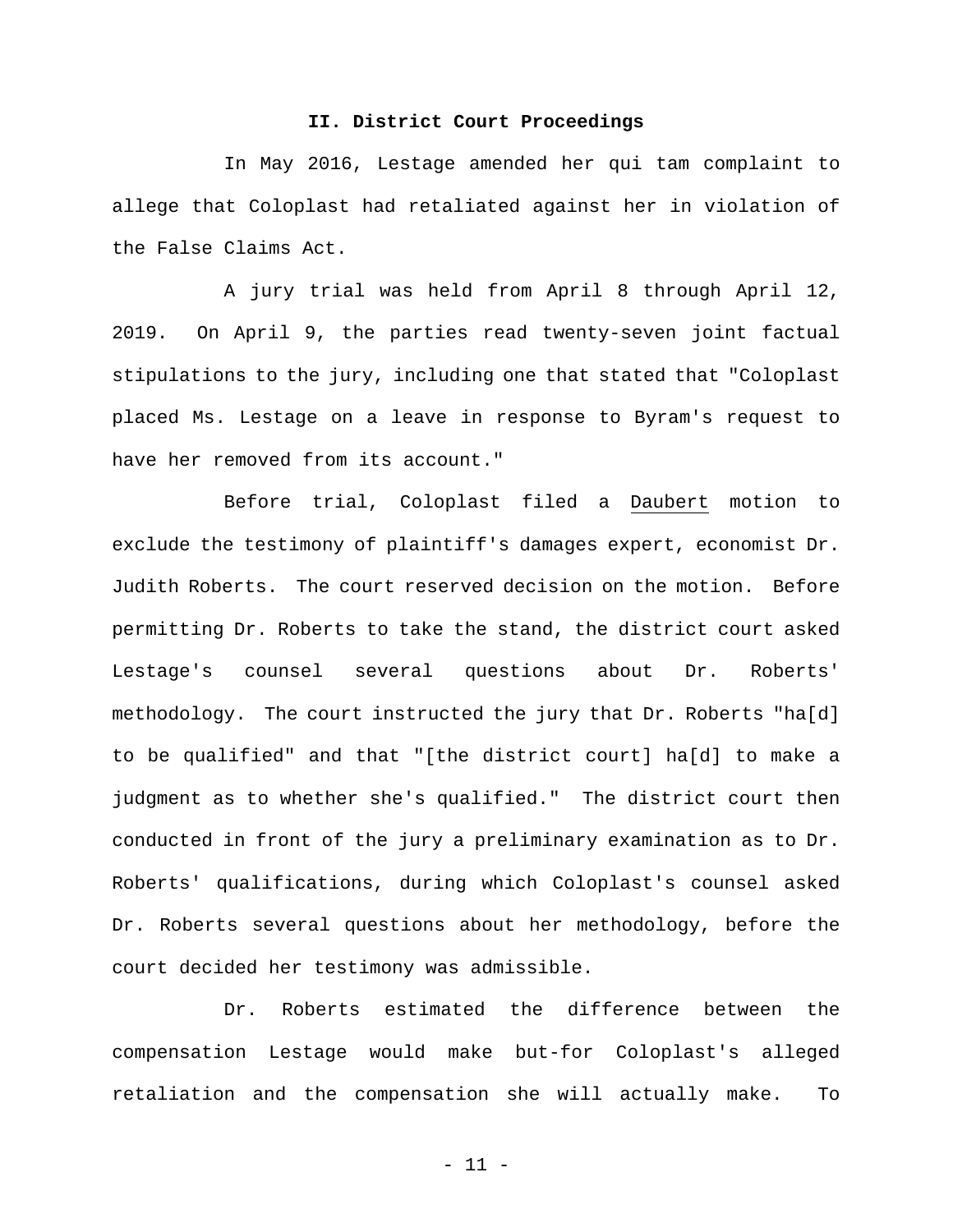estimate those losses, Dr. Roberts took the following steps. First, she took Lestage's compensation in 2013 and 2014, the two years pre-leave, as a baseline of what Lestage's compensation would have been but-for the leave and account reassignment. She then took Lestage's 2017 and 2018 compensation, the two years postleave, as a baseline of what Lestage's compensation will be in future years. She then assumed, based on data taken from Payscale.com regarding the compensation of similarly situated salespeople, that Lestage's compensation would grow at a rate of 1.04% per year. She took the difference between the without-leave and with-leave compensation to estimate the loss in each year for the next 20.4 years, the number of years she predicts Lestage will stay in the workforce. To estimate total loss, she discounted each year's damages to adjust for the likelihood that Lestage would leave Coloplast before that year.

Coloplast presented a competing expert witness, Frances McCloskey, who challenged Dr. Roberts' assumptions and methodology and concluded that Lestage had not suffered any economic loss.

After the close of Lestage's evidence, Coloplast moved for judgment as a matter of law under Rule 50. Fed. R. Civ. P. 50.

On the final day of trial, the district court reviewed its proposed jury instructions with counsel. As to causation, it instructed the jury that it could find for Lestage if she proved

- 12 -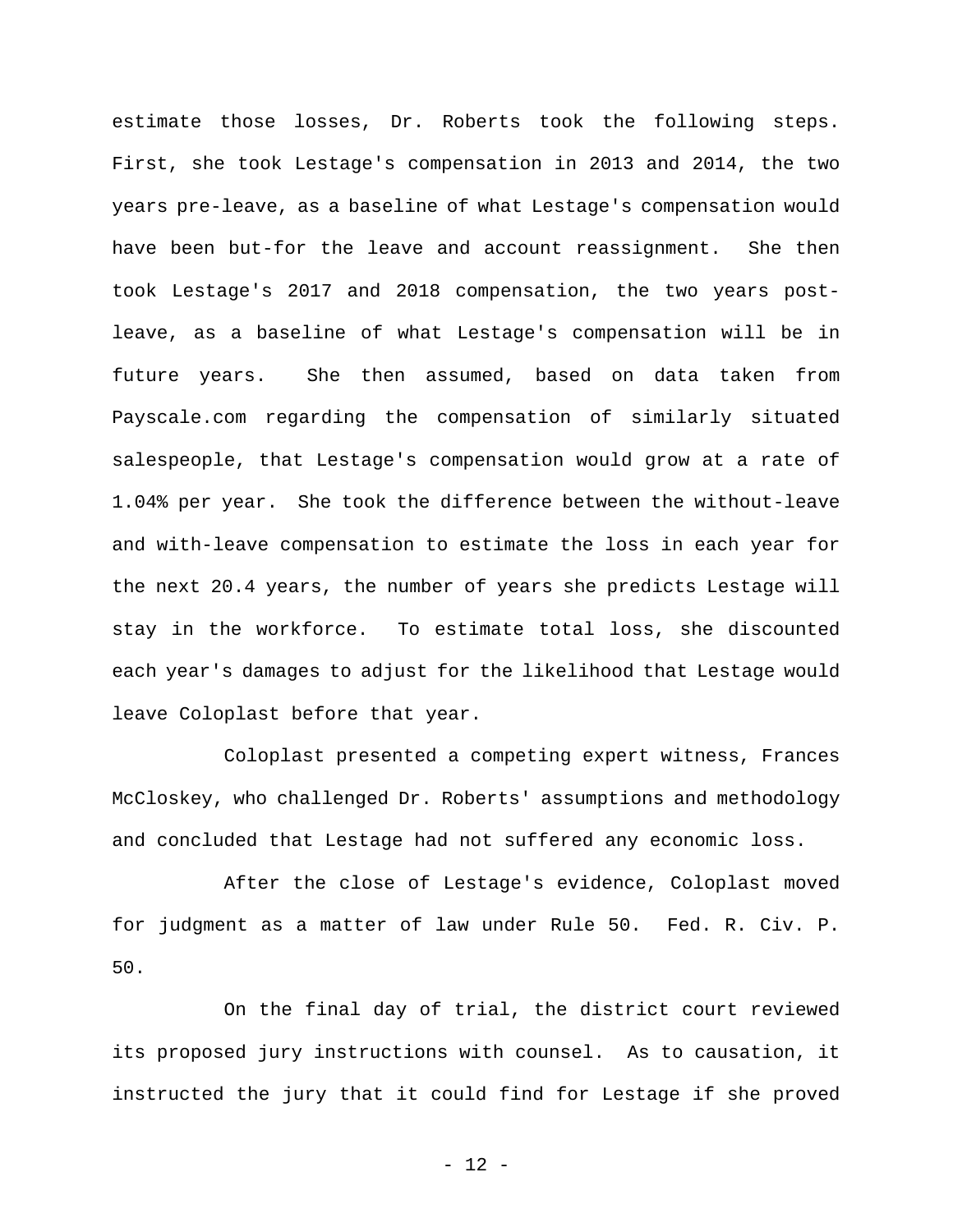that her participation in the qui tam suit was a "substantial motivating cause" of each adverse employment action. Coloplast did not object to this instruction.

The jury returned its verdict on April 12, 2019. The jury found that Coloplast had retaliated against Lestage by placing her on leave and assigning her inferior accounts upon her return and awarded Lestage \$762,525.

After trial, Coloplast filed a motion for a new trial under Rule 59 on the grounds that the damages were excessive, that Dr. Roberts' testimony was inadmissible and prejudicial, and that the verdict was against the clear weight of the evidence. Fed. R. Civ. P. 59(a). Coloplast also renewed its motion for judgment as a matter of law under Rule 50(b). Fed. R. Civ. P. 50(b). Coloplast argued that no reasonable jury could find that Coloplast had placed Lestage on leave because of the qui tam action, that Lestage had suffered compensatory damages, that Lestage's account assignments on her return were materially adverse, or that the account assignments were retaliatory. The district court denied both motions.

As to the new trial motion, the district court explained that Dr. Roberts' testimony was admissible because Dr. Roberts was qualified and she had used a "straight-forward and rational method for approximating otherwise opaque sums." Any dispute between the parties concerned only the assumptions underlying the model, and

- 13 -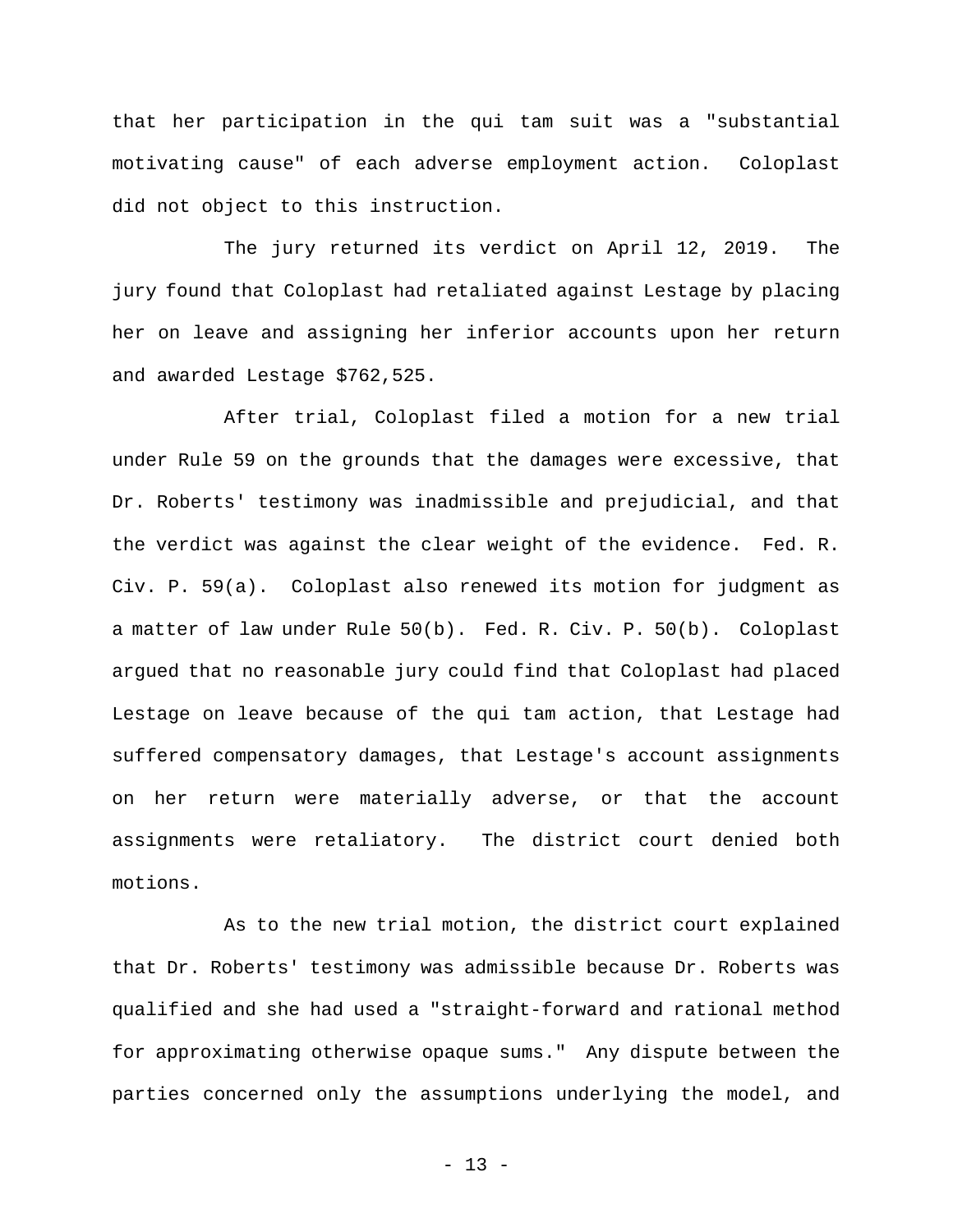Coloplast had ample opportunity on cross-examination and during its own expert's testimony to expose any weaknesses in those assumptions. And since Dr. Roberts' testimony was admissible, Coloplast's other arguments failed as well.

As to the motion for judgment as a matter of law, the court held Lestage had presented sufficient evidence that she was placed on leave because of the qui tam suit and of damages -- both emotional and to her working relationships -- incurred while on leave. She had also presented evidence, which the jury could reasonably credit, that Hansen had "stymied" her return to the ABC account and assigned her sub-par accounts.

This appeal followed.

#### **III. Analysis**

We first address the claim of error as to the jury instructions, followed by the motion for judgment as a matter of law and the claims of error as to Dr. Roberts' testimony.

## A. Jury Instructions

For the first time on appeal Coloplast argues that the "substantial motivating factor" instruction was error and should have been a "but-for" instruction.

Because Coloplast did not object to this instruction below, we review this claim for plain error. Teixeira v. Town of Coventry ex rel. Przybyla, 882 F.3d 13, 16 (1st Cir. 2018) ("Unpreserved claims of instructional error . . . are reviewed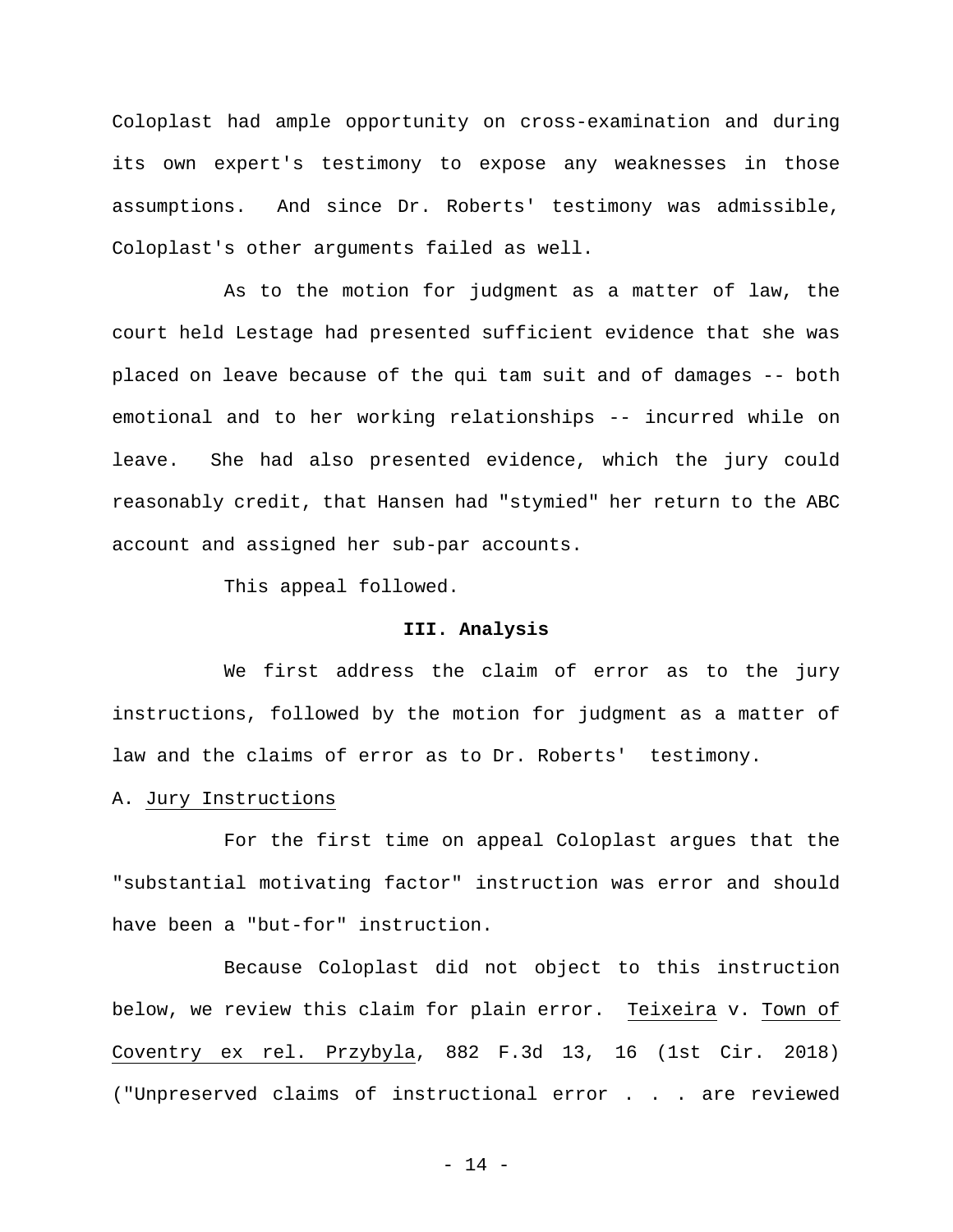only for plain error." (citing United States v. Deppe, 509 F.3d 54, 58 (1st Cir. 2007))). To demonstrate plain error, the party advancing the claim of error must establish "(1) that an error occurred (2) which was clear or obvious and which not only (3) affected the defendant's substantial rights, but also (4) seriously impaired the fairness, integrity, or public reputation of judicial proceedings." Id. at 18 (quoting United States v. Duarte, 246 F.3d 56, 60 (1st Cir. 2001)). "'[P]lain error' is 'an indisputable error by the judge, given controlling precedent.'" Clukey v. Town of Camden, 894 F.3d 25, 33 (1st Cir. 2018) (quoting United States v. Ponzo, 853 F.3d 558, 582 (1st Cir. 2017)). This circuit has demonstrated "marked reluctance to find plain error in civil cases." Dimanche v. Mass. Bay Transp. Auth., 893 F.3d 1, 10 (1st Cir. 2018) (quoting Acevedo-Garcia v. Monroig, 351 F.3d 547, 570 (1st Cir. 2003)). The plain error hurdle is especially high where an appellant relies on a claim of instructional error. See Teixeira, 882 F.3d at 18.

The False Claims Act forbids employers from discriminating against an employee "because of" his or her protected conduct. 31 U.S.C. § 3730(h)(1); see also Guilfoile v. Shields, 913 F.3d 178, 187-88 (1st Cir. 2019). The parties dispute the proper meaning of "because of."

In 2004, this circuit said in passing, and not in a holding, that an employee making a retaliation claim under the

- 15 -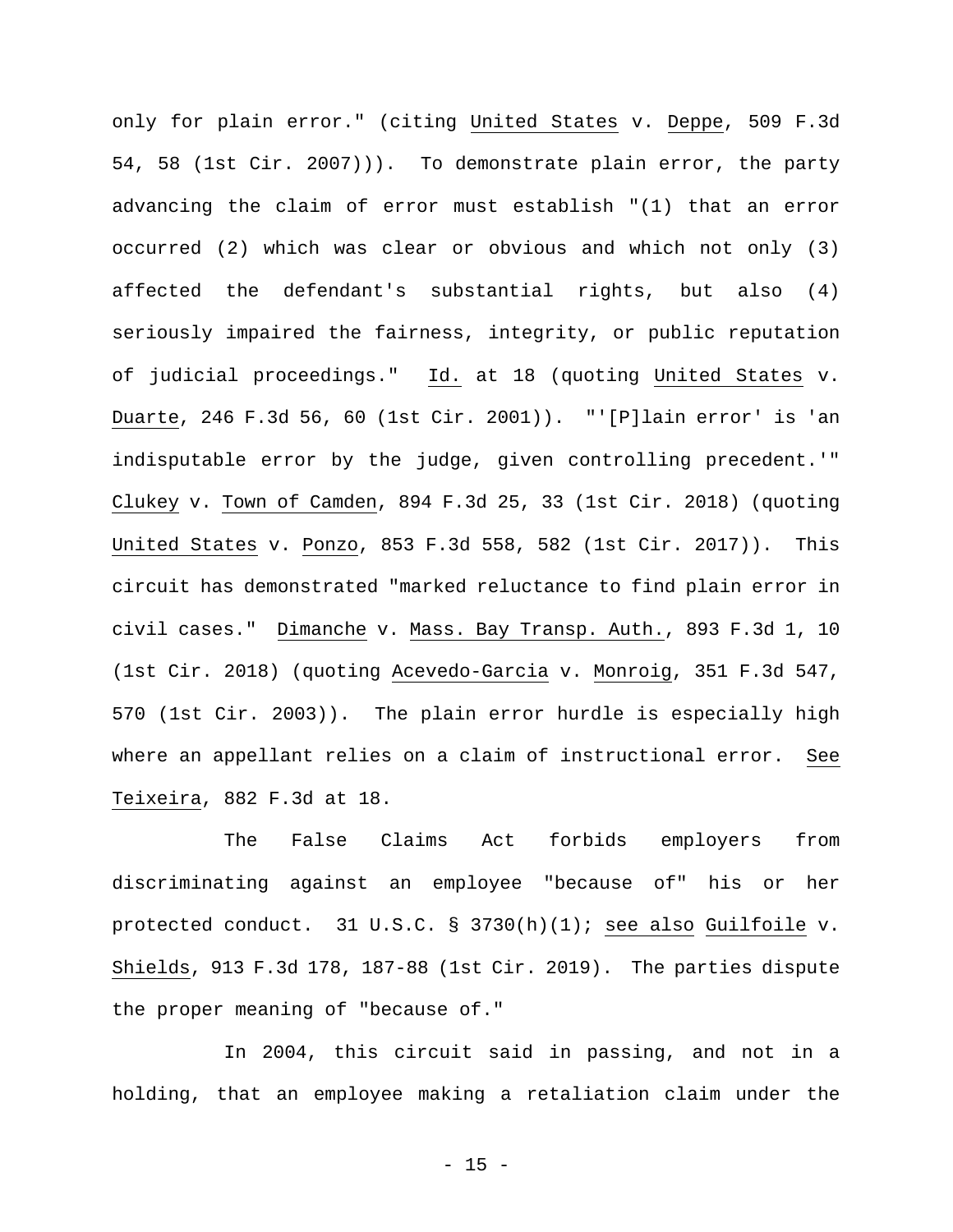False Claims Act must "show that 'the retaliation was motivated, at least in part, by the employee's engaging in protected activity.'" U.S. ex rel. Karvelas v. Melrose-Wakefield Hosp., 360 F.3d 220, 239 (1st Cir. 2004), abrogated on other grounds by Allison Engine Co. v. U.S. ex rel. Sanders, 553 U.S. 662 (2008) (quoting S. Rep. No. 99-345, at 35, reprinted in 1986 U.S.C.C.A.N. 5266, 5300).

Five years later, the Supreme Court decided Gross v. FBL Financial Services, Inc., 557 U.S. 167, 176 (2009), and four years after that, University of Texas Southwestern Medical Center v. Nassar, 570 U.S. 338, 350-52 (2013). In Gross, the Court held that in order to make out a claim under the Age Discrimination in Employment Act, which forbids employers from discriminating against individuals "because of such individual's age," a plaintiff must show that age was the but-for cause of the employer's adverse employment action. 557 U.S. at 176; see also 29 U.S.C. § 623(a). In Nassar, the Court relied on Gross to hold that plaintiffs bringing claims under the anti-retaliation provision of Title VII -- which forbids employers from discriminating against an individual "because" he has challenged the employer's practices -- must prove that retaliation "was the but-for cause of the challenged employment action." 570 U.S. at 352.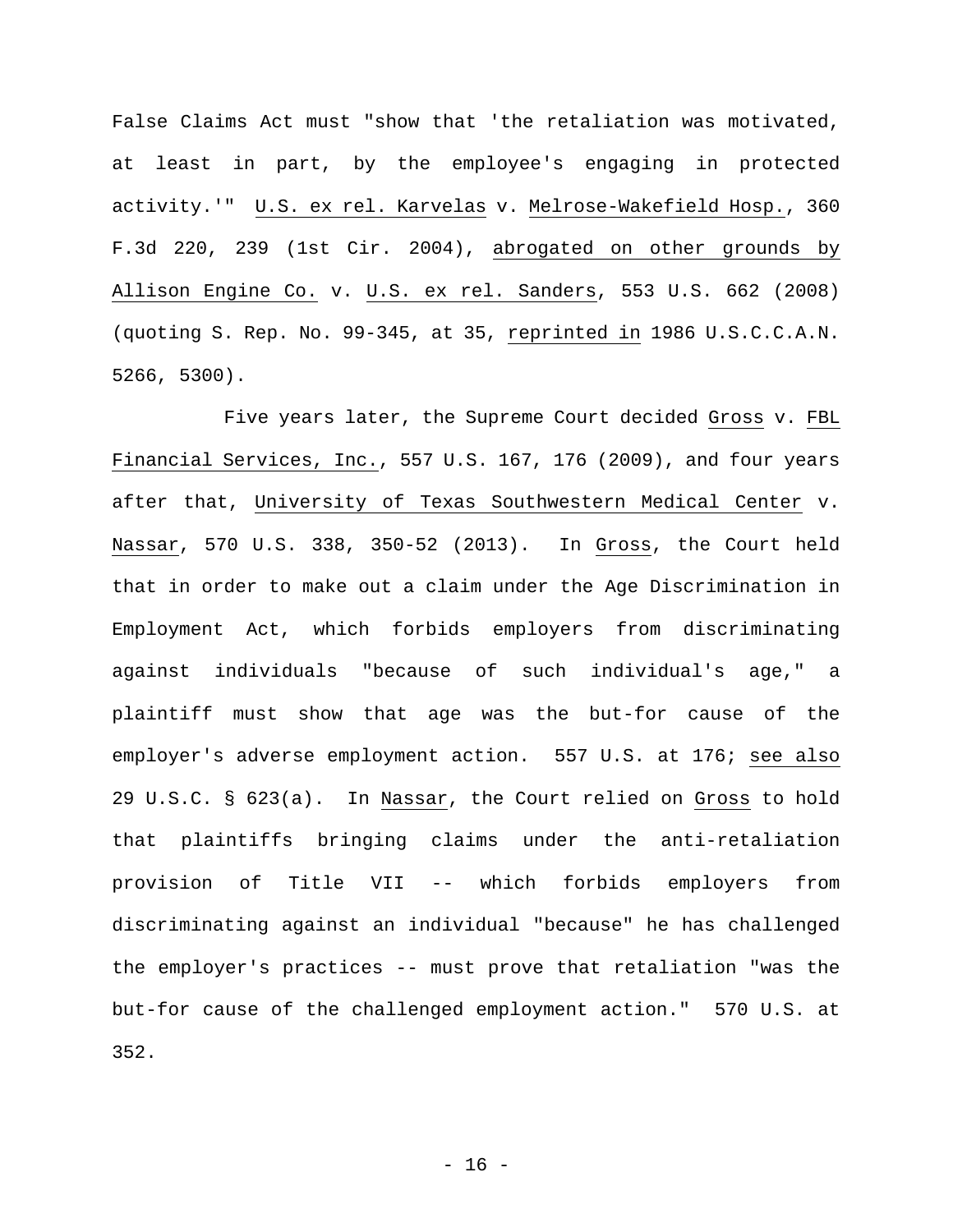Since Nassar and Gross, several circuits have applied the but-for standard in retaliation claims under the False Claims Act, reasoning that the statutory language is "materially identical" to that in Nassar and Gross. See Nesbitt, 945 F.3d at 1359-60 (collecting cases).<sup>4</sup> We agree that given the nearly identical statutory language, retaliation claims under the False Claims act must be evaluated under the but-for causation standard.

The instructions were error but they were not plain error because this circuit had never decided the question pre- or post-Nassar. Further, even after Nassar, several circuits continued to use a motivating factor test. See, e.g., Singletary v. Howard Univ., 939 F.3d 287, 293 (D.C. Cir. 2019). We add that it is difficult to fault the district court when Coloplast's trial counsel failed to call this issue to the court's attention either at the charge conference or immediately following the court's rendition of its jury instructions, even though these events transpired some six years after Nassar was decided. Under the circumstances, the error hardly can be said to be indisputable.

<sup>4</sup> Some circuits have continued to use a "motivating factor" standard, but we agree with the Eleventh Circuit's reasoning in Nesbitt that such a test is at odds with the Supreme Court's decisions in Nassar and Gross. See Nesbitt, 945 F.3d at 1360-62.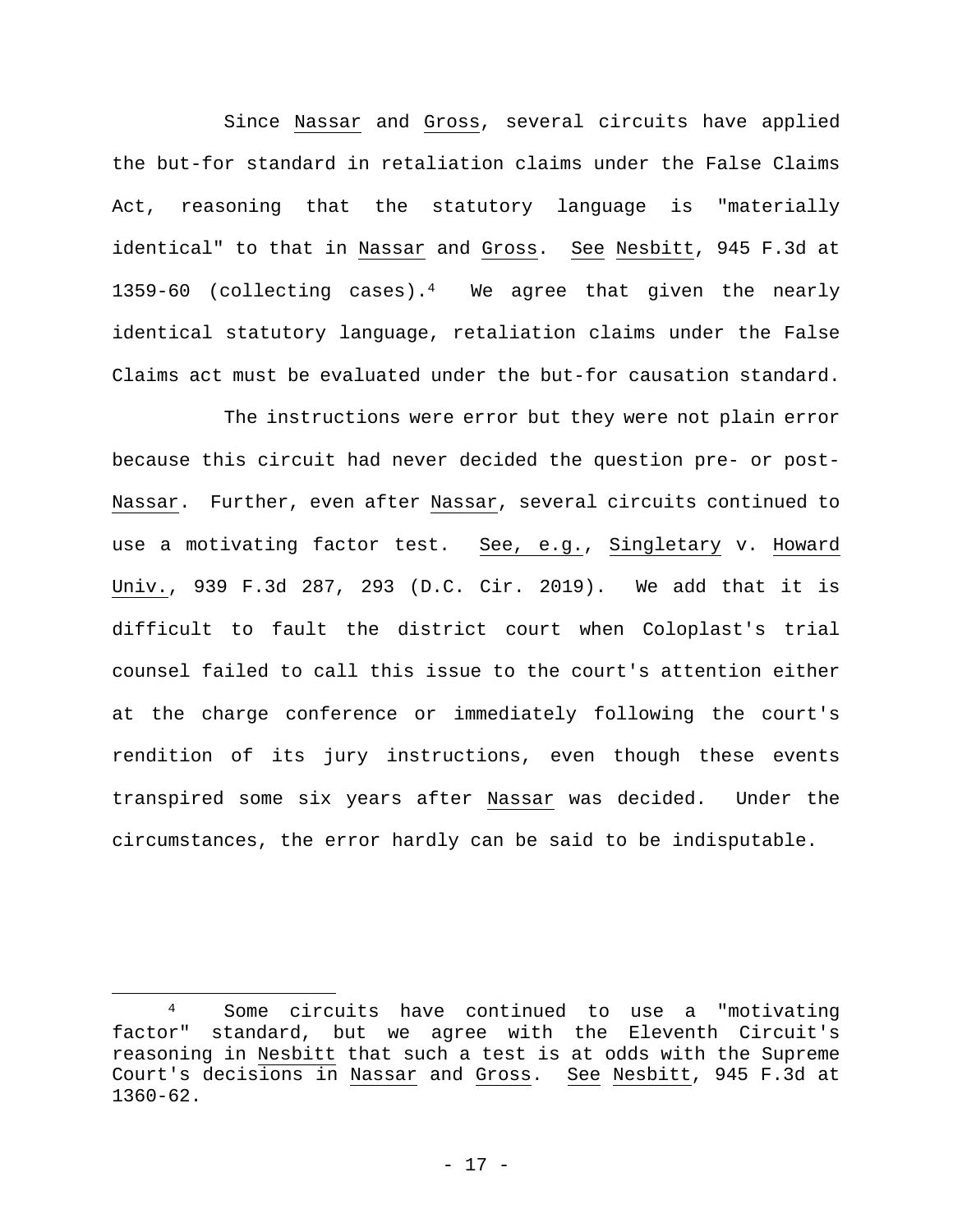### B. Rule 50 Motion for Judgment as a Matter of Law

We review de novo the denial of a post-trial motion for judgment as a matter of law. Analysis Grp., Inc. v. Cent. Fl. Invs., Inc., 629 F.3d 18, 22 (1st Cir. 2010). "Our review is weighted toward preservation of the jury verdict because a verdict should be set aside only if the jury failed to reach the only result permitted by the evidence." Id. (quoting Quiles-Quiles v. Henderson, 439 F.3d 1, 4 (1st Cir. 2006)) (internal quotation marks omitted) (alterations in original omitted). We review the evidence in the light most favorable to the non-moving party. Cham v. Station Operators, Inc., 685 F.3d 87, 93 (1st Cir. 2012).

We assess False Claims Act retaliation claims under the McDonnell-Douglas burden-shifting framework. Harrington v. Aggregate Indus. Ne. Region, Inc., 668 F.3d 25, 30-31 (1st Cir. 2012); see also McDonnell-Douglas Corp. v. Green, 411 U.S. 792, 802-03 (1973). Under this framework, to establish a prima facie case of retaliation, Lestage must show (i) that she engaged in protected conduct under the False Claims Act, (ii) that Coloplast knew she engaged in such conduct, and (iii) that Coloplast retaliated against her because of this conduct. Id. at 31; see also 31 U.S.C. § 3730(h)(1).

Once the plaintiff makes out a prima facie case, the burden shifts to the employer to articulate a non-retaliatory reason for the adverse employment action. Harrington, 668 F.3d at

- 18 -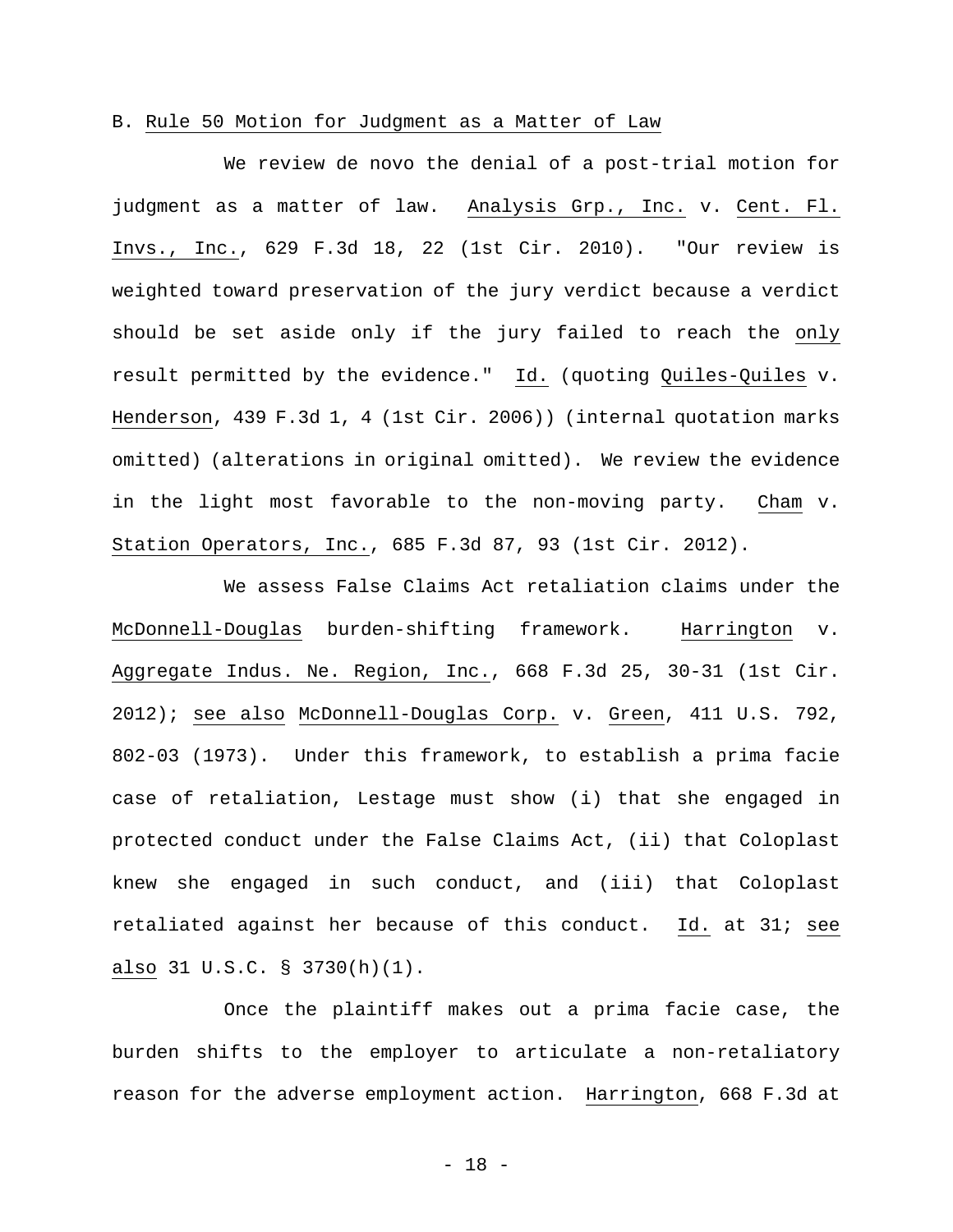31. This is merely a burden of production. Mesnick v. Gen. Elec. Co., 950 F.2d 816, 823 (1st Cir. 1991). If the employer produces evidence of a legitimate motive, the burden remains with the plaintiff to show "that the proffered reason is a pretext calculated to mask retaliation." Id. (citing Mesnick, 950 F.2d at 827 (1st Cir. 1991)). Courts then will look "to the record as a whole to determine whether there is sufficient evidence of 'pretext and retaliatory animus'" to sustain the jury verdict. Id. (quoting Mesnick, 950 F.2d at 827); see also id. at 33 ("'[W]eaknesses, implausibilities, inconsistencies, incoherencies, or contradictions in the employer's proffer[]' can give rise to an inference of pretext." (quoting Morgan v. Hilti, Inc., 108 F.3d 1319, 1323 (10th Cir. 1997)) (alterations in original)).

As explained above, the protected conduct must have been the but-for cause of the adverse employment action. We apply the but-for standard to evaluate Coloplast's Rule 50 motion despite its failure to object to the district court's "substantial motivating factor" instruction below. See Boyle v. United Techs. Corp., 487 U.S. 500, 513-14 (1988); City of St. Louis v. Praprotnik, 485 U.S. 112, 120 (1988) (plurality opinion) ("[T]he failure to object to an instruction does not render the instruction the 'law of the case' for purposes of appellate review of the denial of a directed verdict or judgment notwithstanding the verdict" (quoting City of Springfield, Mass. v. Kibbe, 480 U.S.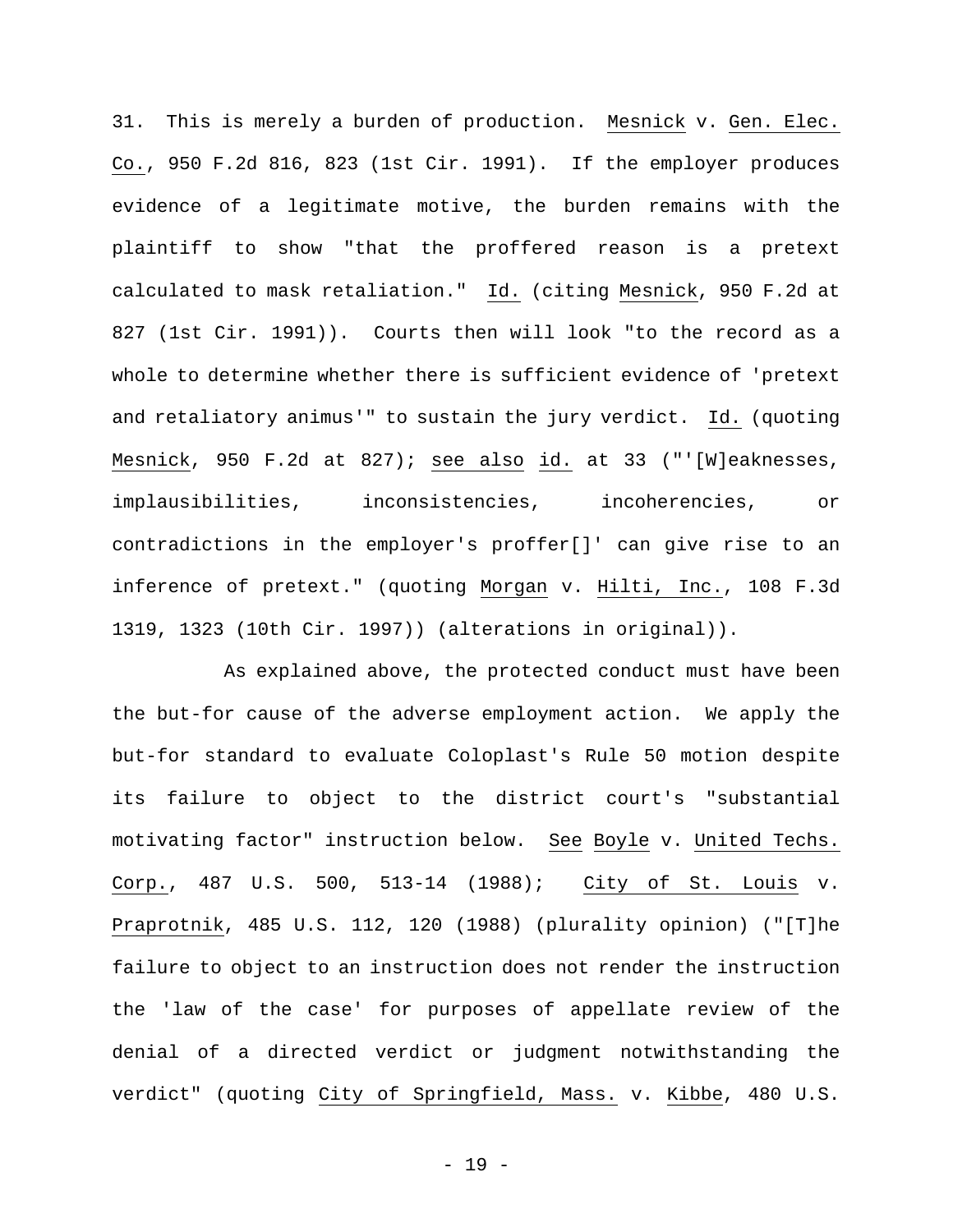257, 264 (1987) (O'Connor, J., dissenting))); see also Fisher v. City of San Jose, 558 F.3d 1069, 1074 (9th Cir. 2009) (holding that in evaluating Rule 50 motions, appellate courts must "apply the law as it should be, rather than the law as it was read to the jury, even if the party did not object to the jury instructions." (quoting Pincay v. Andrews, 238 F.3d 1106, 1109 n.4 (9th Cir. 2001) (internal quotation marks omitted))).

Coloplast argues evidentiary insufficiency as to the jury's conclusions (a) that Coloplast put Lestage on leave and assigned her particular accounts "because of" her protected conduct and (b) that the assignment of accounts following Lestage's return to Coloplast was an adverse employment action.

As to the first contention, we clear away Coloplast's meritless argument that the stipulation "Coloplast placed Ms. Lestage on a leave in response to Byram's request to have her removed from its accounts" forecloses Lestage from proving causation. The stipulation had to do with temporality and established only that Byram's letter set off the chain of events resulting in Lestage's leave. It was hardly a concession that there was no retaliation.**<sup>5</sup>**

<sup>5</sup> Stipulations are interpreted according to general contract law principles. Gomez v. Rivera Rodriguez, 344 F.3d 103, 121 (1st Cir. 2003). Contracts are interpreted to "effectuate the intent of the parties." VFC Partners 26, LLC v. Cadlerocks Centennial Drive, LLC, 735 F.3d 25, 29 (1st Cir. 2013). It strains credulity that Lestage would have stipulated that Byram's letter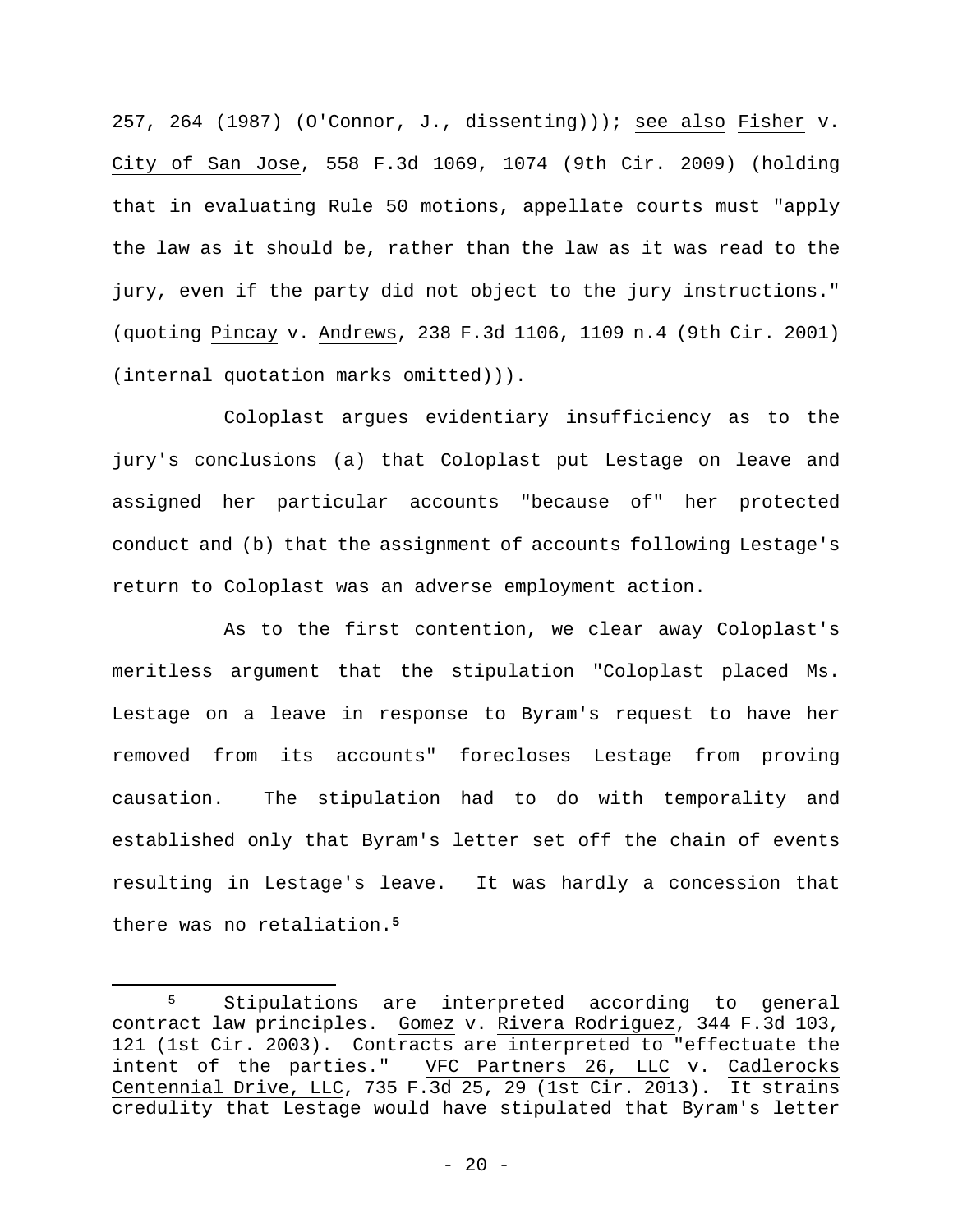Moving on, there was more than sufficient evidence that Lestage would not have been placed on leave but-for her protected action. A jury could conclude that Coloplast knew Byram's request was in retaliation for her qui tam suit and that the two companies' lawyers discussed it. Coloplast could have simply removed Lestage from the Byram account but chose not to do so. Instead it put her on leave, removing her from the premises and eliminating her physical and online presence, not even telling one of her accounts that she was gone.

Coloplast offered two justifications for putting Lestage on leave instead of just taking her off the Byram account. Coloplast says it put Lestage on leave because Byram's letter might have signaled "broader" issues with Lestage's performance. That explanation is undercut by at least two facts. First, Coloplast showed no evidence that it actually did any investigation into Lestage's work performance. Second, it did not bring Lestage back to work until after the qui tam suit was resolved.

A jury could also reject Coloplast's justification that she would not be able to meet her bonus targets if taken off the Byram account. Given the individualized and oft-changing nature of KAM bonus calculations, the fact that Coloplast was willing to simply pay Lestage an 100% bonus while she was on leave, and the

alone would have caused Coloplast to place Lestage on leave. Such a stipulation would have hamstrung her case before it even began.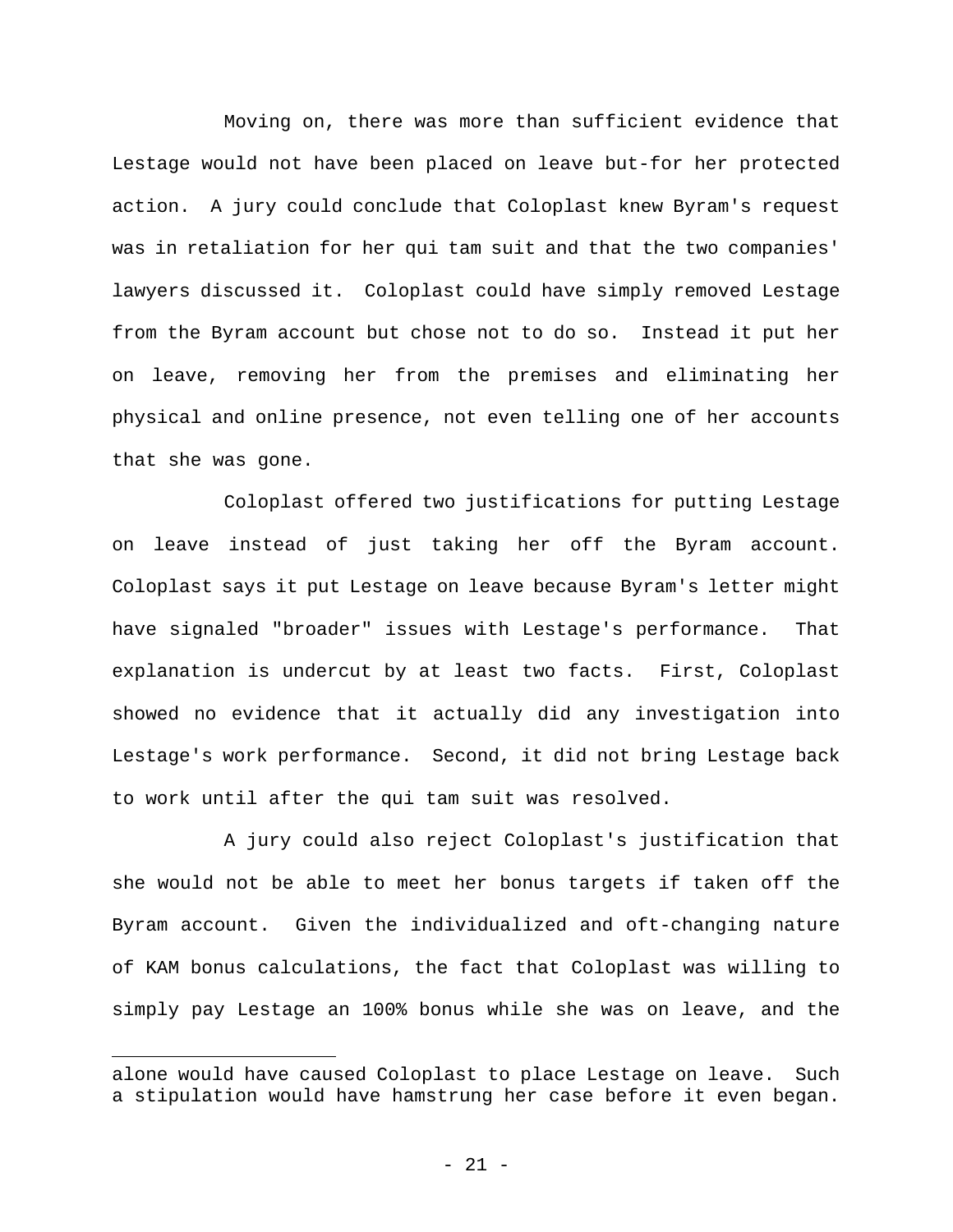fact that accounts were moved between KAMs with some regularity, Coloplast could easily have found a satisfactory way to recalculate Lestage's bonus even if she were taken off the Byram account.

A reasonable jury could decide that Coloplast's reasons were pretextual, and thus conclude that the leave was retaliatory. See Harrington, 668 F.3d at 33.

Coloplast's second argument that the account assignments on Lestage's return were not adverse employment actions misunderstands the law. Employment action is materially adverse when it would "dissuade[] a reasonable worker" from engaging in protected activity. See Rodríguez-Vives v. Puerto Rico Firefighters Corps of Puerto Rico, 743 F.3d 278, 284 (1st Cir. 2014) (quoting Burlington N. & Santa Fe Ry. Co. v. White, 548 U.S. 53, 68 (2006)). Examples of adverse employment actions include "a decrease in wage or salary . . . significantly diminished material responsibilities, or other indices that might be unique to a particular situation." Morales-Vallellanes v. Potter, 605 F.3d 27, 36 (1st Cir. 2010) (quoting Lapka v. Chertoff, 517 F.3d 974, 986 (7th Cir. 2008) (discussing Title VII retaliation)). Our earlier discussion of the facts concerning the markedly lesser accounts she was given on return and the actions Coloplast deliberately failed to take disposes of this argument.

Finally, a jury could readily conclude that the account assignments were in retaliation for her filing the qui tam action.

- 22 -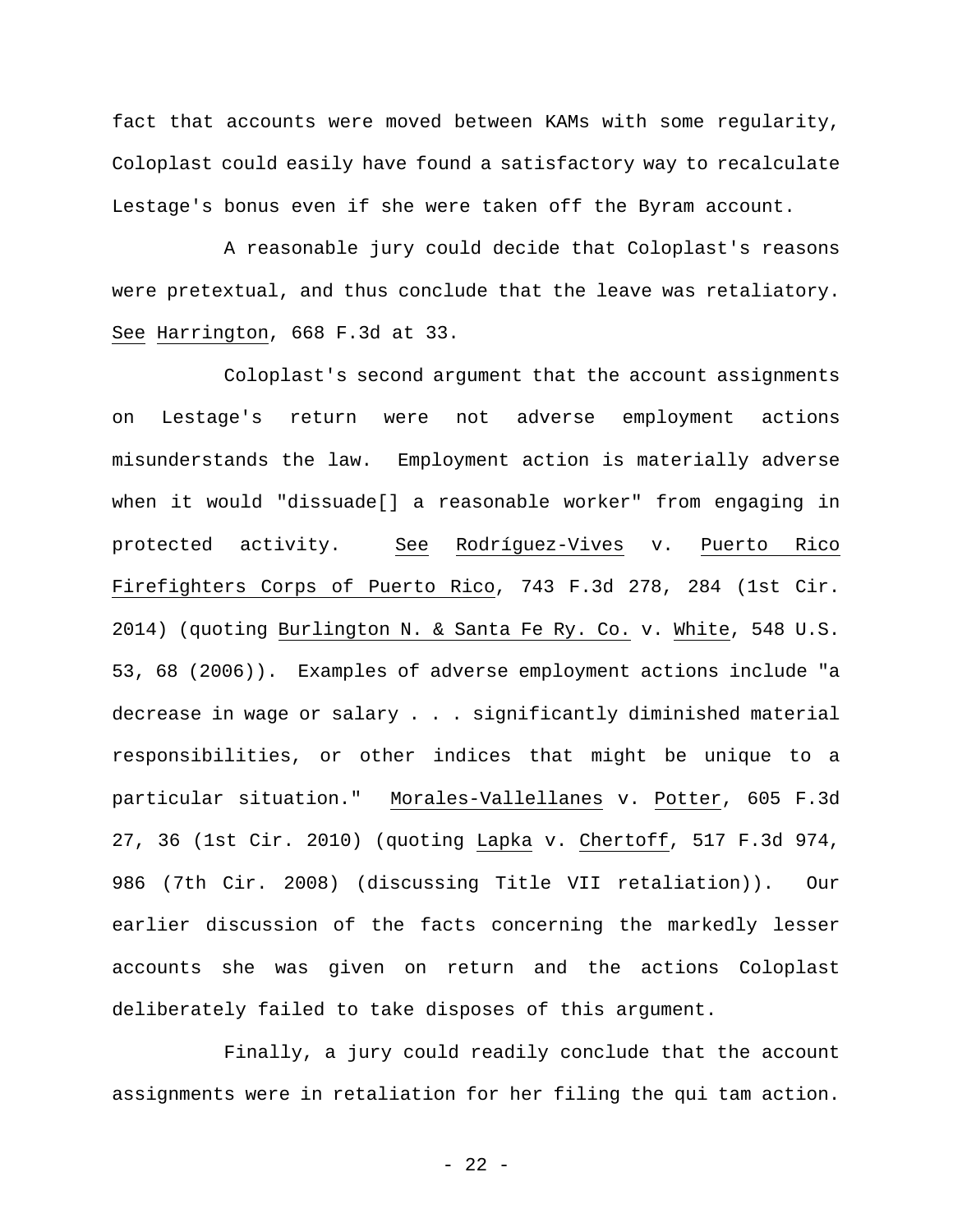Coloplast tried to justify its actions through Hansen's testimony. He testified that reassigning her to a different slate of accounts was not feasible based on existing client relationships and geography, but there was contrary evidence.

Coloplast's handling of the ABC account was particularly telling. A jury could conclude Coloplast had led ABC to complain that she had been tardy by not immediately informing ABC she was on leave and had no access to her email accounts to respond to ABC's inquiry. Indeed, such a remarkable failure to do so would be strong evidence of pretext.

Beyond that, Coloplast never attempted to return the ABC account to Lestage, despite its being reassigned several times after Wurgler's departure. And when the Cardinal account became available in Lestage's region, it was given to another KAM, despite Coloplast's asserted preference for assigning KAMs to accounts located near their homes.

There are many reasons Congress decided to protect persons who file qui tam actions from retaliation for doing so. Such protections encourage individuals to expose fraud. S. Rep. No. 110-507, at 26 (2008). The False Claims Act exists to protect the federal government from fraud. Id. at 6-7. The jury here supportably found on sufficient evidence against Coloplast on the retaliation claim.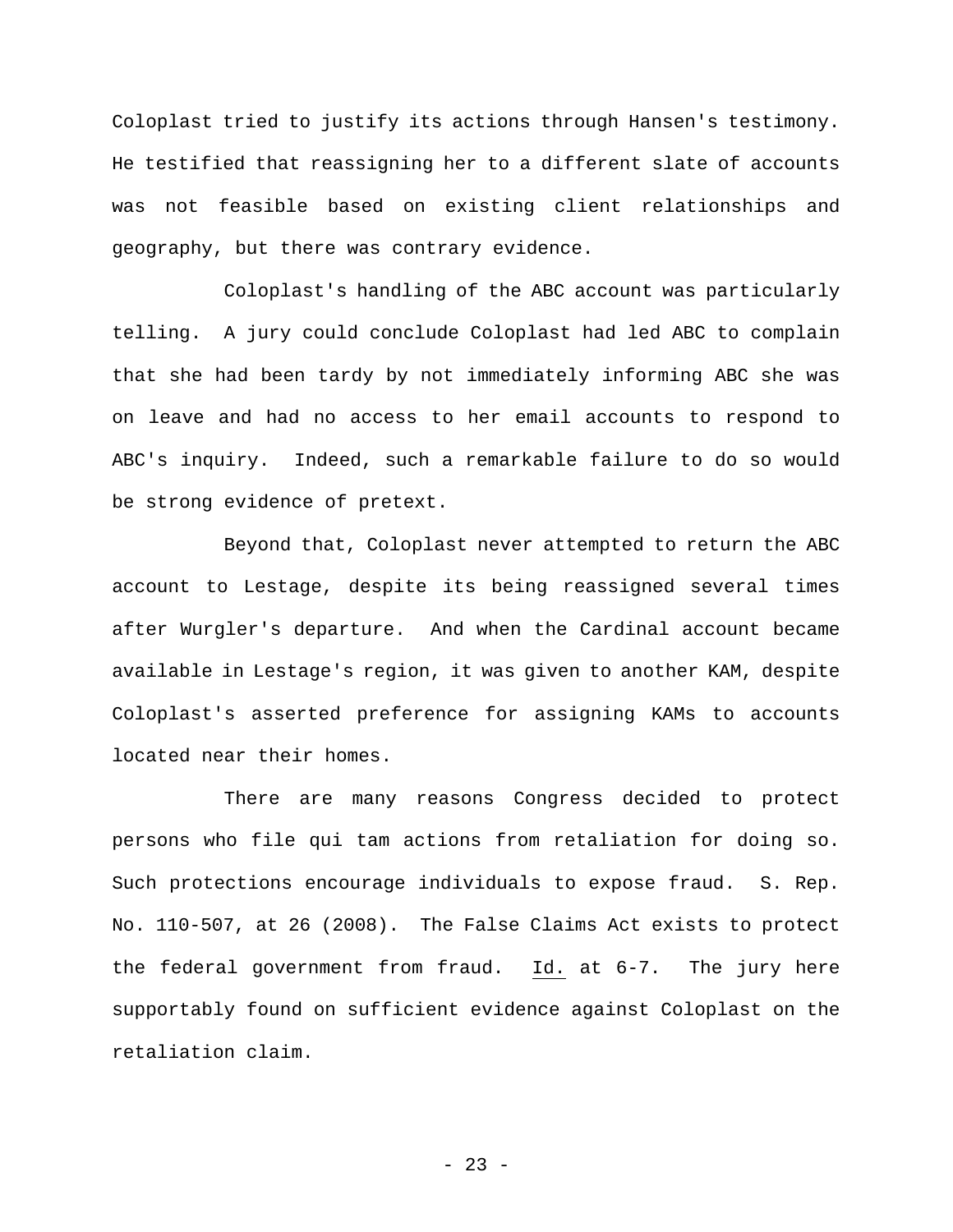## C. Claims Concerning Dr. Roberts' Expert Testimony

Coloplast also requests a new trial on the grounds that the jury based its verdict on Dr. Roberts' allegedly unreliable testimony. Coloplast argues that the district court did not properly perform its gatekeeping role under Daubert v. Merrell Dow Pharmaceuticals, 509 U.S. 579 (2003). Coloplast also argues that Dr. Roberts' testimony should not have been admitted because it rested on flawed methodology and unrealistic assumptions.6

We review de novo the question of whether the district court performed its gatekeeping function. Smith v. Jenkins, 732 F.3d 51, 64 (1st Cir. 2013). Unless the district court entirely abdicated its gatekeeper role, we review the district court's decision to admit expert testimony for abuse of discretion. Packgen v. Berry Plastics Corp., 847 F.3d 80, 85 (1st Cir. 2017).

The law on the district court's gatekeeper function under Rule 702 and Daubert is familiar and we have no need to recite it. 509 U.S. at 592-95. Coloplast's argument is without

<sup>6</sup> Coloplast argues that the years before Lestage's leave were unusually good years for Lestage and the years following her return were unusually bad years for her. Thus, assuming that her without-retaliation income would be similar to her best years while her with-retaliation income would be similar to her worst years resulted in Dr. Roberts overstating Lestage's damages. Coloplast next argues that Dr. Roberts' analysis should have used Coloplastspecific data to estimate Lestage's income and future income growth. Finally, Coloplast takes issue with Dr. Roberts projecting Lestage's loss forward over roughly twenty years.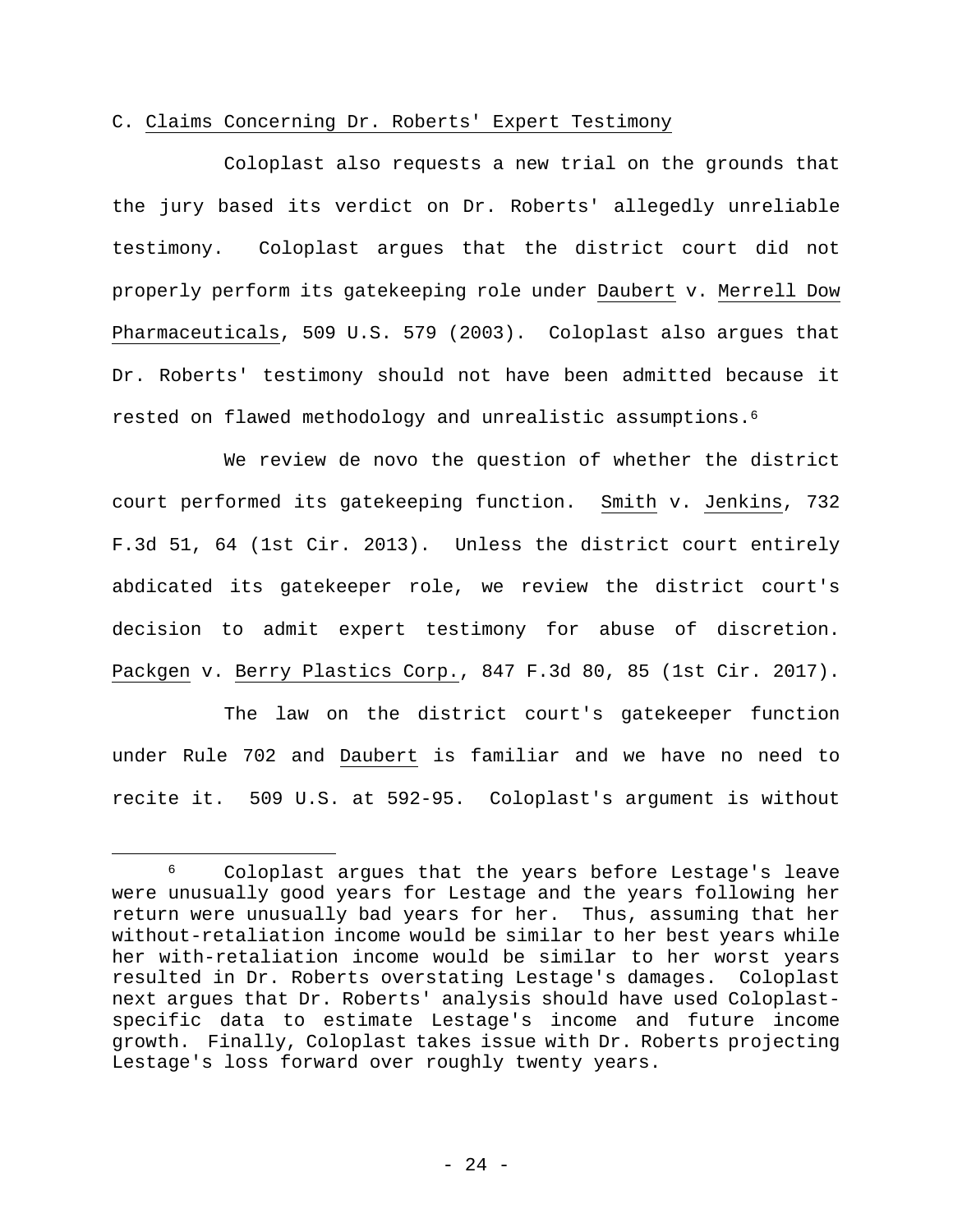merit. The district court did not fail to perform a gatekeeping function. How it chose to do so was within its discretion. See Lawes v. CSA Architects and Eng'rs LLP, 963 F.3d 72, 99 (1st Cir. 2020).

Dr. Roberts' model was reasonable and her assumptions were duly challenged on cross-examination and in McCloskey's testimony.7 Coloplast's quarrel is with the jury's assessment of the evidence and is devoid of any merit. The district court properly denied a new trial on this ground.

As to why she used data only from 2013 and 2014 as Lestage's baseline without-retaliation compensation rather than including Lestage's lower-earning years in 2011 and 2012, Dr. Roberts explained that Lestage's income was growing at about 12% per year from 2011-2014, and thus that the data from 2011 and 2012 would unfairly understate her current earning capacity.

As to why Dr. Roberts assumed that Lestage's post-leave compensation would not revert to her previous performance, Dr. Roberts explained that Lestage's compensation was dependent on the way her target growth rates were set by Coloplast. Because Coloplast ultimately had control over Lestage's compensation, Dr. Roberts said she had no basis to assume that Lestage's income would go back to her pre-leave highs.

<sup>7</sup> Dr. Roberts also offered explanations for each of her assumptions. See Cummings v. Standard Reg. Co., 265 F.3d 56, 65 (1st Cir. 2001) (rejecting defendant's challenges that plaintiff's expert used generic rather than company-specific data and based lost wages on "unusually high earning[] year" because during crossexamination, expert "offered sufficient explanations" for his choice of data).

As to the duration of the twenty-year projection, Dr. Roberts explained that she adjusted the measure of damages each year based on the probability that Lestage would still be at Coloplast.